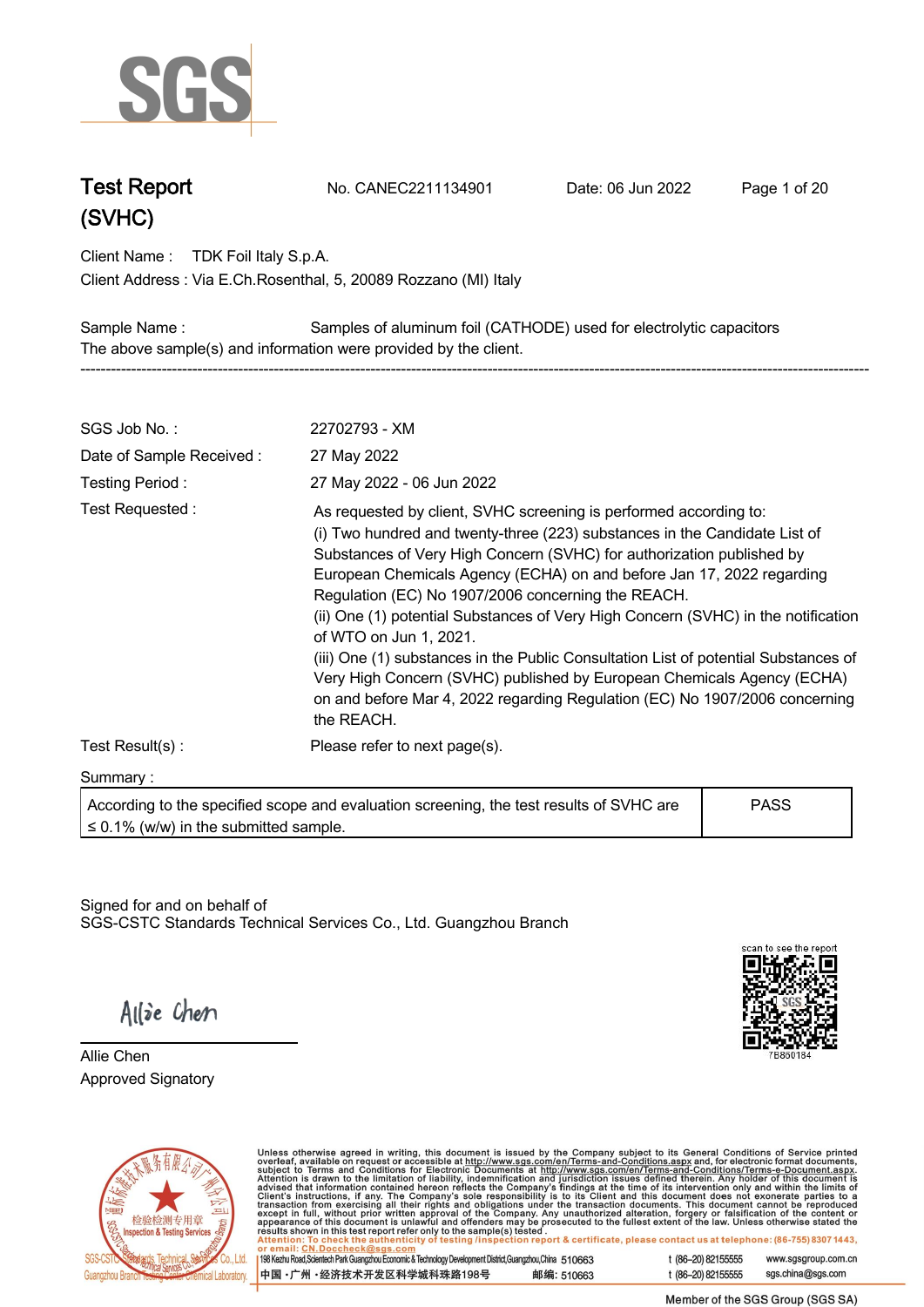

**Test Report. No. CANEC2211134901 . Date: 06 Jun 2022. Page 2 of 20.**

### **Remark :.**

 **1. The chemical analysis of specified SVHC is performed by means of currently available analytical techniques against the following SVHC related documents published by ECHA: http://echa.europa.eu/web/guest/candidate-list-table** 

 **These lists are under evaluation by ECHA and may subject to change in the future.** 

 **2. REACH obligation:** 

 **2.1 Concerning article(s):** 

### **Communication:**

 **Article 33 of Regulation (EC) No 1907/2006 requires supplier of an article containing a substance meeting the criteria in Article 57 and identified in accordance with Article 59(1) in a concentration above 0.1% weight by weight (w/w) shall provide the recipient of the article with sufficient information, available to the supplier, to allow safe use of the article including, as a minimum, the name of that substance in the Candidate List.** 

### **Notification:**

 **In accordance with Regulation (EC) No 1907/2006, any EU producer or importer of articles shall notify ECHA, in accordance with paragraph 4 of Article 7, if a substance meets the criteria in Article 57 and is identified in accordance with Article 59(1) of the Regulation, if (a) the substance in the Candidate List is present in those articles in quantities totaling over one tonne per producer or importer per year; and (b) the substance in the Candidate List is present in those articles above a concentration of 0.1% weight by weight (w/w).** 

 **SGS adopts the ruling of the Court of Justice of the European Union on the definition of an article under REACH unless indicated otherwise. Detail explanation is available at the following link:** 

 **http://www.sgs.com/-/media/global/documents/technical-documents/technical-bulletins/sgs-crs position-statement-on-svhc-in-articles-a4-en-16-06.pdf?la=en** 

### **2.2 Concerning material(s):**

 **Test results in this report are based on the tested sample. This report refers to testing result of tested sample submitted as homogenous material(s). In case such material is being used to compose an article, the results indicated in this report may not represent SVHC concentration in such article. If this report refers to testing result of composite material group by equal weight proportion, the material in each composite test group may come from more than one article.** 

 **If the sample is a substance or mixture, and it directly exports to EU, client has the obligation to comply with the supply chain communication obligation under Article 31 of Regulation (EC) No. 1907/2006 and the conditions of Authorization of substance of very high concern included in the Annex XIV of the Regulation (EC) No. 1907/2006.** 

### **2.3 Concerning substance and preparation:**

 **If a SVHC is found over 0.1% (w/w) and/or the specific concentration limit which is set in Regulation (EC) No 1272/2008 and its amendments, client is suggested to prepare a Safety** 



Unless otherwise agreed in writing, this document is issued by the Company subject to its General Conditions of Service printed<br>overleaf, available on request or accessible at http://www.sgs.com/en/Terms-and-Conditions.as t (86-20) 82155555 www.sgsgroup.com.cn

198 Kezhu Road, Scientech Park Guangzhou Economic & Technology Development District, Guangzhou, China 510663 中国·广州·经济技术开发区科学城科珠路198号 邮编: 510663

t (86-20) 82155555 sas.china@sas.com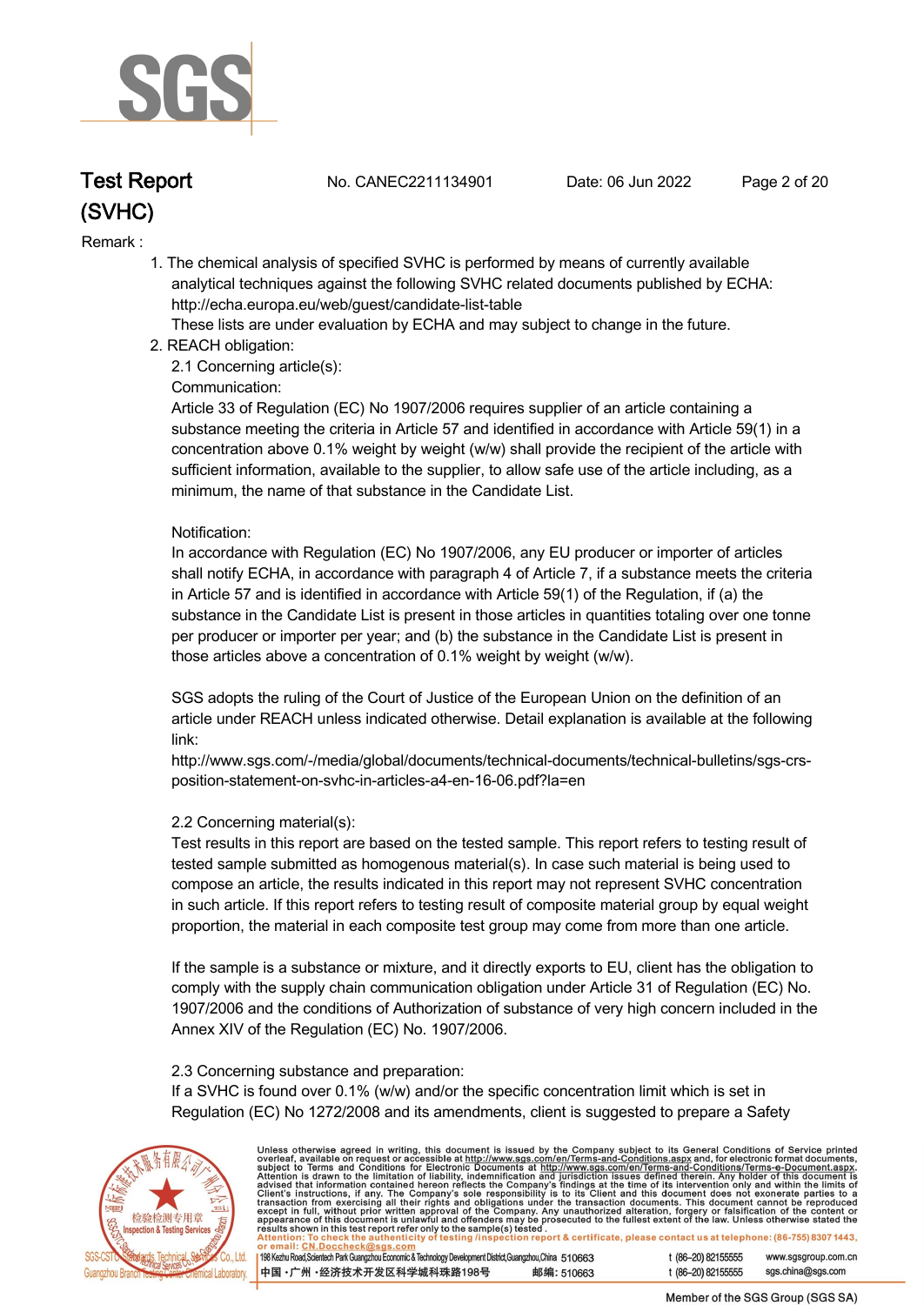

**Test Report. No. CANEC2211134901 . Date: 06 Jun 2022. Page 3 of 20.**

 **Data Sheet (SDS) against the SVHC to comply with the supply chain communication obligation under Regulation (EC) No 1907/2006, in which:** 

 **- a substance that is classified as hazardous under the CLP Regulation (EC) No 1272/2008.** 

 **- a mixture that is classified as hazardous under the CLP Regulation (EC) No 1272/2008, when it contains a substance with concentration equal to, or greater than the classification limit as set in Regulation (EC) No. 1272/2008; or** 

 **- a mixture is not classified as hazardous under the CLP Regulation (EC) No 1272/2008, but contains either:** 

 **(a) a substance posing human health or environmental hazards in an individual concentration of ≥ 1 % by weight for mixtures that are solid or liquids (i.e., non-gaseous mixtures) or ≥ 0.2 % by volume for gaseous mixtures; or** 

 **(b) a substance that is PBT, or vPvB in an individual concentration of ≥ 0.1 % by weight for mixtures that are solid or liquids (i.e., non-gaseous mixtures); or** 

 **(c) a substance on the SVHC candidate list (for reasons other than those listed above), in an individual concentration of ≥ 0.1 % by weight for non-gaseous mixtures; or** 

- **(d) a substance for which there are Europe-wide workplace exposure limits.**
- **3. If a SVHC is found over the reporting limit, client is suggested to identify the composite component which contains the SVHC and the exact concentration of the SVHC by requesting further quantitative analysis from the laboratory.**

### **Test Sample :.**

### **Sample Description :.**

| Specimen        | SGS              | <b>Description</b>  |
|-----------------|------------------|---------------------|
| No.             | Sample ID        |                     |
| SN <sub>1</sub> | CAN22-111349.001 | Silvery metall foil |

### **Test Method :.**

**SGS In-House method- SGS-CCL-TOP-092-01, SGS-CCL-TOP-092-02, Analyzed by ICP-OES, UV-VIS, GC-MS, HPLC-DAD/MS and Colorimetric Method. .**



Unless otherwise agreed in writing, this document is issued by the Company subject to its General Conditions of Service printed<br>overleaf, available on request or accessible at <u>http://www.sgs.com/en/Terms-and-Conditions.a</u>

| 10663) 198 Kezhu Road, Scientech Park Guangzhou Economic & Technology Development District, Guangzhou, China 51 |            |
|-----------------------------------------------------------------------------------------------------------------|------------|
| 中国 •广州 •经济技术开发区科学城科珠路198号                                                                                       | 邮编: 510663 |

t (86-20) 82155555 www.sgsgroup.com.cn t (86-20) 82155555 sas.china@sas.com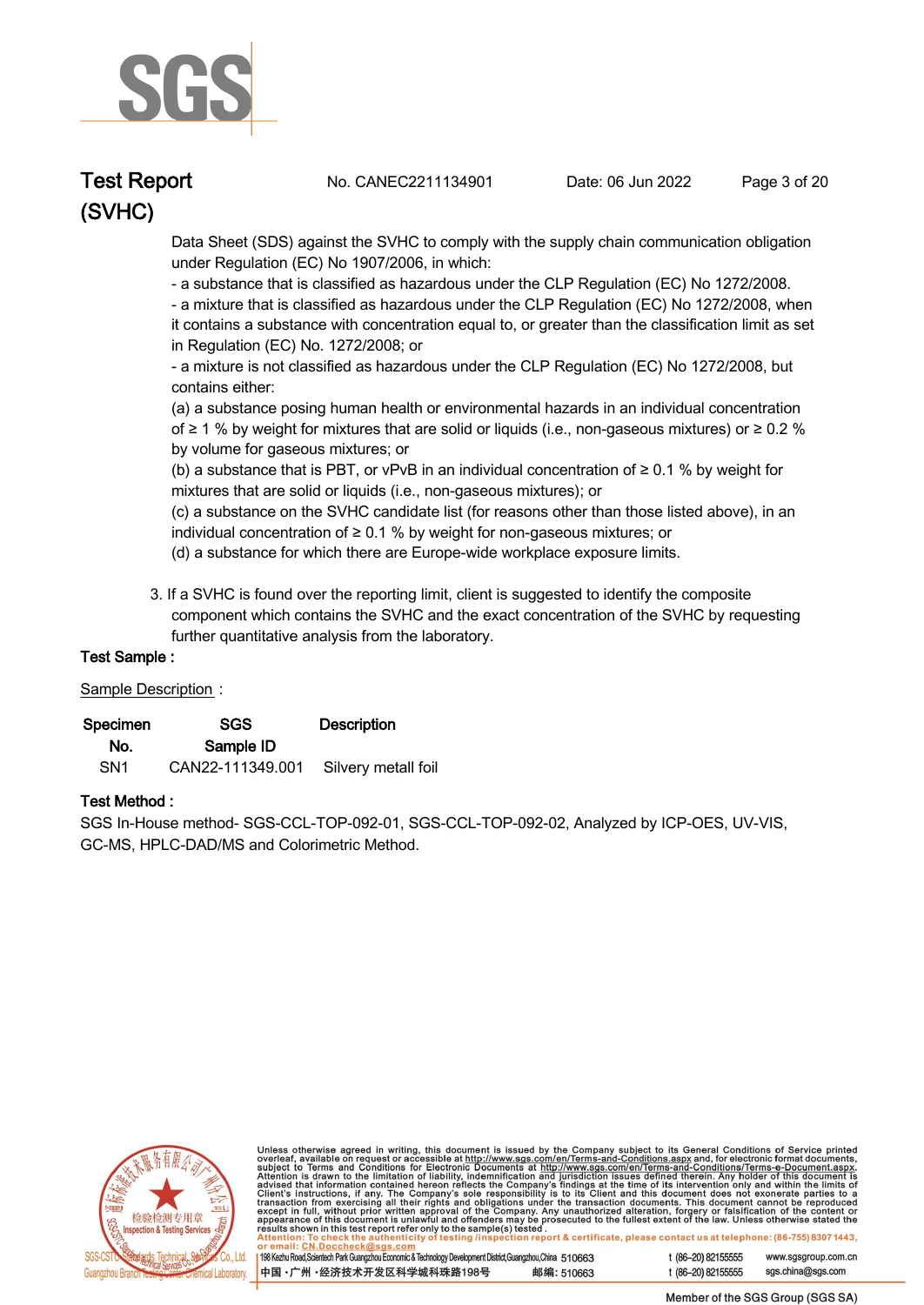

**Test Report. No. CANEC2211134901 . Date: 06 Jun 2022. Page 4 of 20.**

# **(SVHC)**

## **Test Result: (Substances in the Candidate List of SVHC)**

|                          | <b>Batch Substance Name</b>       | CAS No. | 001<br>Concentration (%) | (%)<br><b>RL</b>         |
|--------------------------|-----------------------------------|---------|--------------------------|--------------------------|
| $\overline{\phantom{0}}$ | All tested SVHC in candidate list |         | ND                       | $\overline{\phantom{0}}$ |

### **Test Result: (Potential SVHC)**

|  | Batch Substance Name      | CAS No. | 001                     | (%)<br><b>RL</b> |
|--|---------------------------|---------|-------------------------|------------------|
|  | All tested Potential SVHC |         | Concentration (%)<br>ND |                  |



Unless otherwise agreed in writing, this document is issued by the Company subject to its General Conditions of Service printed<br>overleaf, available on request or accessible at http://www.sgs.com/en/Terms-and-Conditions.as

| 198 Kezhu Road,Scientech Park Guangzhou Economic & Technology Development District,Guangzhou,China 51 0663 |            |
|------------------------------------------------------------------------------------------------------------|------------|
| 中国 •广州 •经济技术开发区科学城科珠路198号                                                                                  | 邮编: 510663 |

sgs.china@sgs.com t (86-20) 82155555

www.sgsgroup.com.cn

t (86-20) 82155555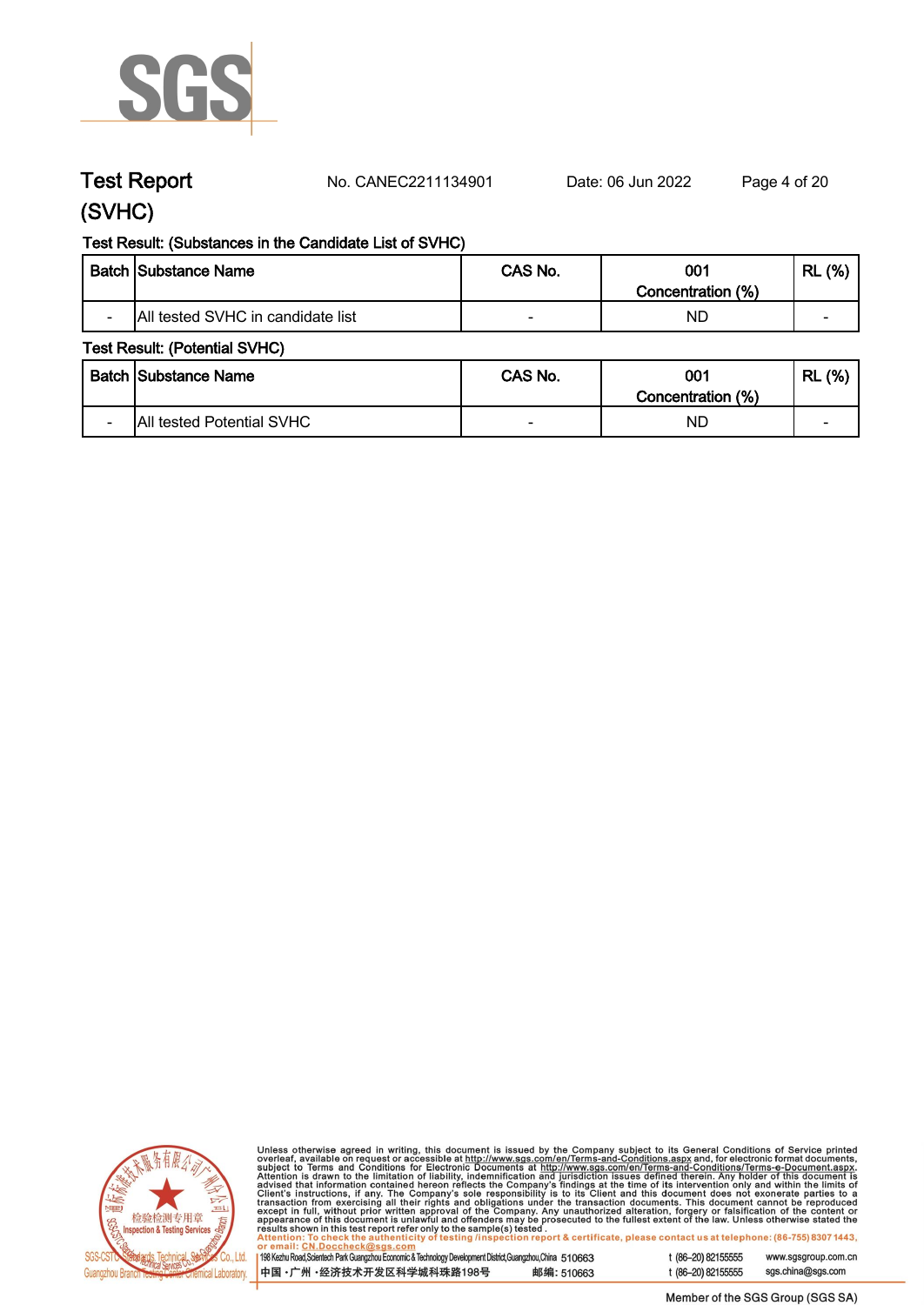

**Test Report. No. CANEC2211134901 . Date: 06 Jun 2022. Page 5 of 20.**

**Notes :.**

**1.The table above only shows detected SVHC, and SVHC that below RL are not reported.** 

**Please refer to Appendix for the full list of tested SVHC.**

**2.RL = Reporting Limit (Test data will be shown if it ≥ RL. RL is not regulatory limit.) ND = Not detected (lower than RL),** 

**ND is denoted on the SVHC substance.**

**3.\* The test result is based on the calculation of selected element(s) and to the worst-case scenario.** 

**\*\* The test result is based on the calculation of selected marker(s) and to the worst-case scenario.** 

**4. RL = 0.005% is evaluated for element (i.e. cobalt, arsenic, lead, chromium (VI), aluminum, zirconium, boron, strontium, zinc, antimony, cadmium, titanium, barium respectively), except molybdenum RL=0.0005%, boron RL=0.0025% (only for Lead bis(tetrafluoroborate)). .**

**5. Calculated concentration of boric compounds are based on the water extractive boron by ICP-OES. .**

**6. § The substance is proposed for the identification as SVHC only where it contains** 

**Michler's ketone (CAS Number: 90-94-8) or Michler's base (CAS Number: 101-61-1) ≥0.1% (w/w). 7. / = Potential SVHC .**

**Unless otherwise stated, the decision rule for conformity reporting is based on Binary Statement for Simple Acceptance Rule ( <sup>w</sup> =0) stated in ILAC-G8:09/2019. .**



Unless otherwise agreed in writing, this document is issued by the Company subject to its General Conditions of Service printed<br>overleaf, available on request or accessible at http://www.sgs.com/en/Terms-and-Conditions.as

| 198 Kezhu Road, Scientech Park Guangzhou Economic & Technology Development District, Guangzhou, China 510663 |            |
|--------------------------------------------------------------------------------------------------------------|------------|
| 中国 •广州 •经济技术开发区科学城科珠路198号                                                                                    | 邮编: 510663 |

t (86-20) 82155555 www.sgsgroup.com.cn t (86-20) 82155555 sas.china@sas.com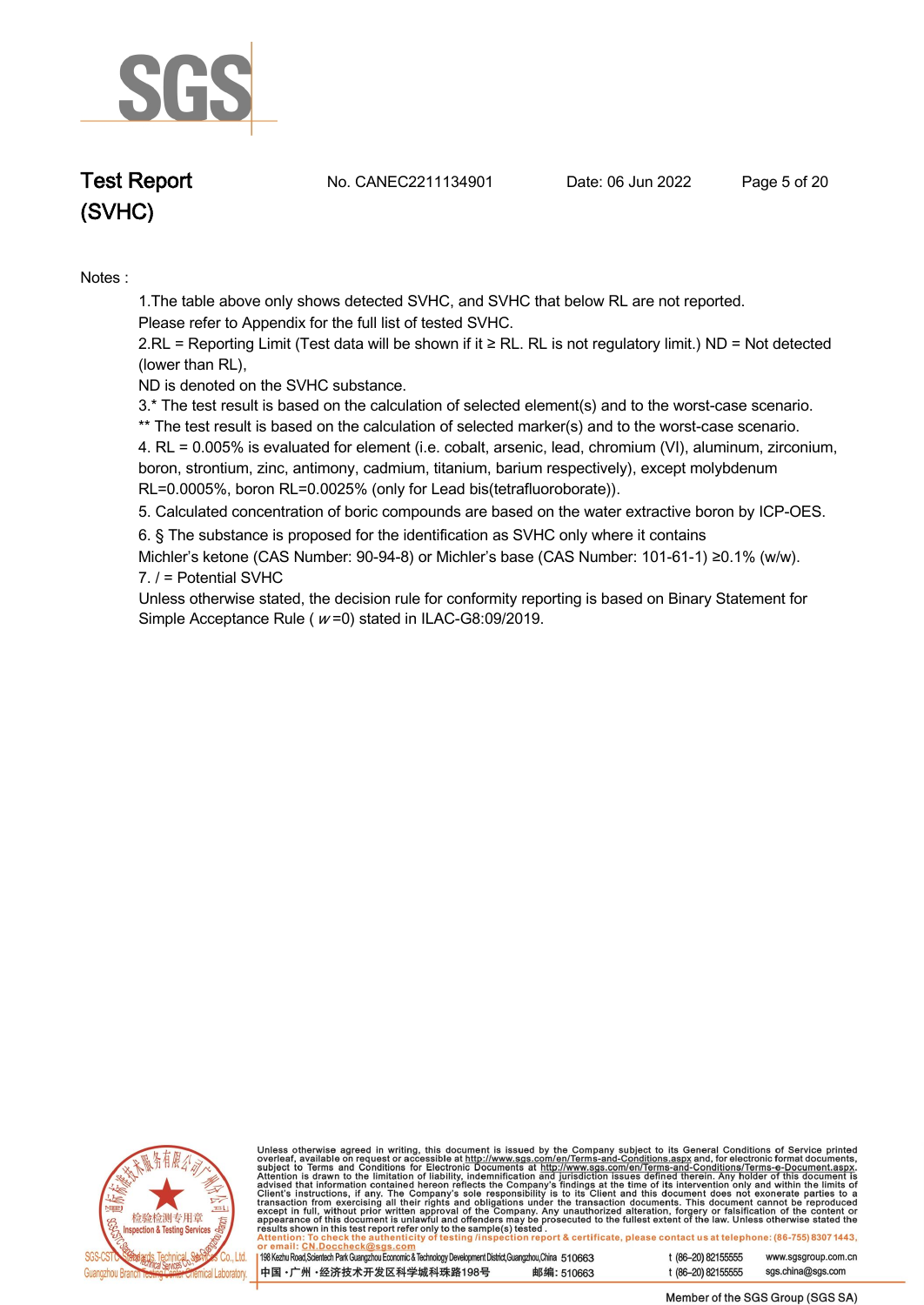

# **Test Report. No. CANEC2211134901 . Date: 06 Jun 2022. Page 6 of 20.**

# **(SVHC)**

### **Appendix Full list of tested SVHC:**

| <b>Batch</b>               | No.            | <b>Substance Name</b>                                                                                      | CAS No.                  | <b>RL</b> (%) |
|----------------------------|----------------|------------------------------------------------------------------------------------------------------------|--------------------------|---------------|
|                            | 1              | 4,4'-Diaminodiphenylmethane(MDA)                                                                           | 101-77-9                 | 0.050         |
| ı                          | $\overline{2}$ | 5-tert-butyl-2,4,6-trinitro-m-xylene (musk xylene)                                                         | $81 - 15 - 2$            | 0.050         |
| ı                          | 3              | Alkanes, C10-13, chloro (Short Chain Chlorinated Paraffins)                                                | 85535-84-8               | 0.050         |
| ı                          | 4              | Anthracene                                                                                                 | 120-12-7                 | 0.050         |
| I                          | 5              | Benzyl butyl phthalate (BBP)                                                                               | 85-68-7                  | 0.050         |
| I                          | 6              | Bis (2-ethylhexyl)phthalate (DEHP)                                                                         | 117-81-7                 | 0.050         |
| I                          | $\overline{7}$ | Bis(tributyltin) oxide (TBTO)                                                                              | 56-35-9                  | 0.050         |
| <b>I</b>                   | 8              | Cobalt dichloride*                                                                                         | 7646-79-9                | 0.005         |
| <b>I</b>                   | 9              | Diarsenic pentaoxide*                                                                                      | 1303-28-2                | 0.005         |
| ı                          | 10             | Diarsenic trioxide*                                                                                        | 1327-53-3                | 0.005         |
| ı                          | 11             | Dibutyl phthalate (DBP)                                                                                    | 84-74-2                  | 0.050         |
| ı                          | 12             | Hexabromocyclododecane (HBCDD) and all major<br>diastereoisomers identified (α-HBCDD, β-HBCDD,<br>y-HBCDD) |                          | 0.050         |
| $\mathbf{I}$               | 13             | Lead hydrogen arsenate*                                                                                    | 7784-40-9                | 0.005         |
| ı                          | 14             | Sodium dichromate*                                                                                         | 7789-12-0,<br>10588-01-9 | 0.005         |
| <b>I</b>                   | 15             | Triethyl arsenate*                                                                                         | 15606-95-8               | 0.005         |
| $\ensuremath{\mathsf{II}}$ | 16             | 2,4-Dinitrotoluene                                                                                         | 121-14-2                 | 0.050         |
| $\mathbf{II}$              | 17             | Acrylamide                                                                                                 | 79-06-1                  | 0.050         |
| $\ensuremath{\mathsf{II}}$ | 18             | Anthracene oil**                                                                                           | 90640-80-5               | 0.050         |
| $\mathbf{II}$              | 19             | Anthracene oil, anthracene paste**                                                                         | 90640-81-6               | 0.050         |
| Ш                          | 20             | Anthracene oil, anthracene paste, anthracene fraction**                                                    | 91995-15-2               | 0.050         |



Unless otherwise agreed in writing, this document is issued by the Company subject to its General Conditions of Service printed<br>overleaf, available on request or accessible at http://www.sgs.com/en/Terms-and-Conditions.as  $\overline{1}$ 

| 198 Kezhu Road,Scientech Park Guangzhou Economic & Technology Development District,Guangzhou,China 510663 |            |
|-----------------------------------------------------------------------------------------------------------|------------|
| 【中国 •广州 •经济技术开发区科学城科珠路198号 ↓                                                                              | 邮编: 510663 |

t (86-20) 82155555 www.sgsgroup.com.cn sgs.china@sgs.com t (86-20) 82155555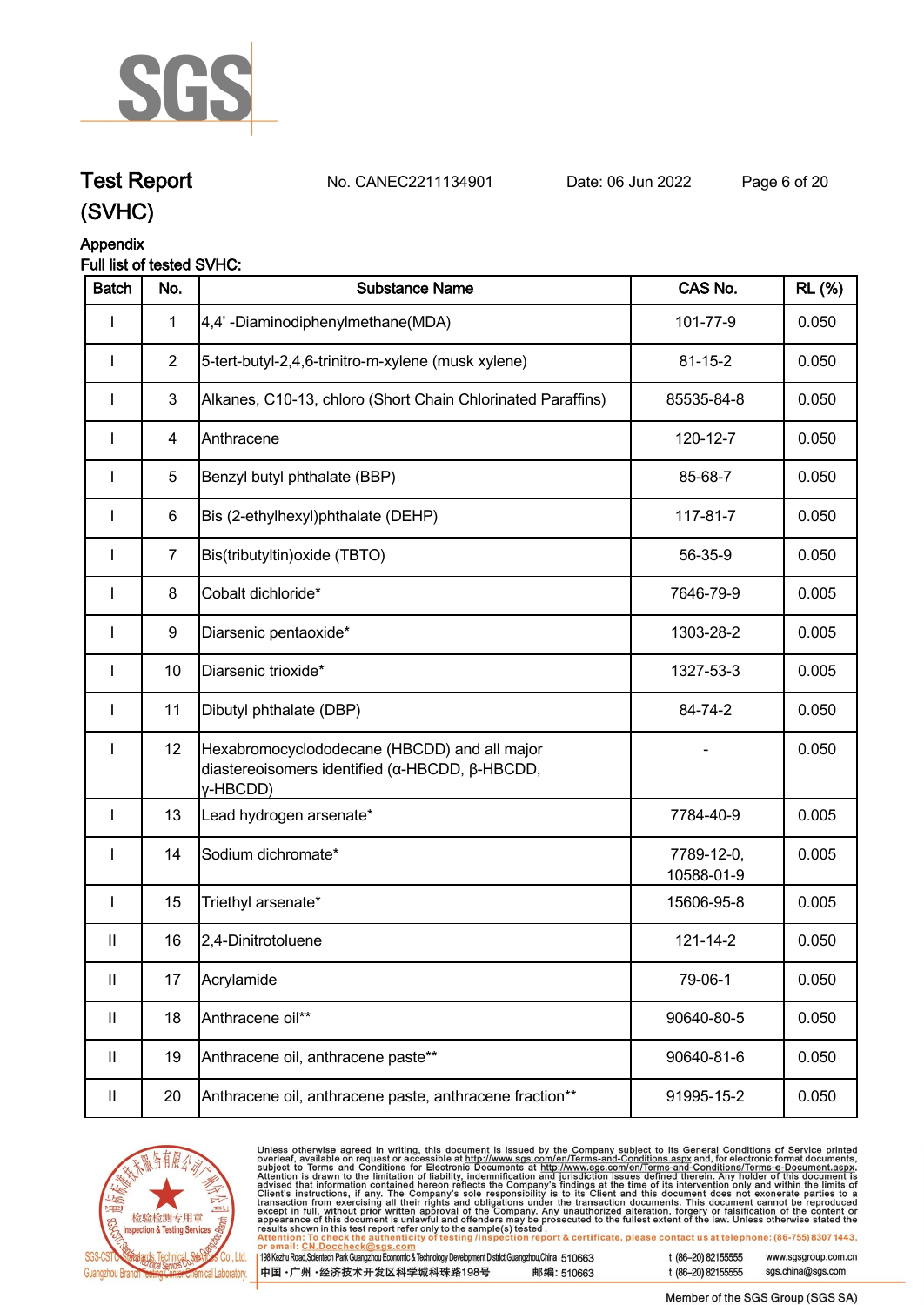

# **Test Report. No. CANEC2211134901 . Date: 06 Jun 2022. Page 7 of 20.**

**(SVHC)**

# **Appendix**

# **Full list of tested SVHC:**

| <b>Batch</b>               | No. | <b>Substance Name</b>                                                             | CAS No.                                | <b>RL</b> (%) |
|----------------------------|-----|-----------------------------------------------------------------------------------|----------------------------------------|---------------|
| $\mathbf{II}$              | 21  | Anthracene oil, anthracene paste, distn. lights**                                 | 91995-17-4                             | 0.050         |
| $\mathbf{II}$              | 22  | Anthracene oil, anthracene-low**                                                  | 90640-82-7                             | 0.050         |
| $\mathbf{II}$              | 23  | Diisobutyl phthalate                                                              | 84-69-5                                | 0.050         |
| $\ensuremath{\mathsf{II}}$ | 24  | Lead chromate molybdate sulphate red (C.I. Pigment Red<br>$104$ <sup>*</sup>      | 12656-85-8                             | 0.005         |
| $\mathbf{II}$              | 25  | Lead chromate*                                                                    | 7758-97-6                              | 0.005         |
| $\mathbf{II}$              | 26  | Lead sulfochromate yellow (C.I. Pigment Yellow 34)*                               | 1344-37-2                              | 0.005         |
| $\mathbf{  }$              | 27  | Pitch, coal tar, high temp.**                                                     | 65996-93-2                             | 0.050         |
| $\mathbf{II}$              | 28  | Tris(2-chloroethyl)phosphate                                                      | 115-96-8                               | 0.050         |
| Ш                          | 29  | Ammonium dichromate*                                                              | 7789-09-5                              | 0.005         |
| Ш                          | 30  | Boric acid*                                                                       |                                        | 0.005         |
| $\mathbf{III}$             | 31  | Disodium tetraborate, anhydrous*                                                  | 1303-96-4,<br>1330-43-4,<br>12179-04-3 | 0.005         |
| $\mathbf{III}$             | 32  | Potassium chromate*                                                               | 7789-00-6                              | 0.005         |
| Ш                          | 33  | Potassium dichromate*                                                             | 7778-50-9                              | 0.005         |
| Ш                          | 34  | Sodium chromate*                                                                  | 7775-11-3                              | 0.005         |
| Ш                          | 35  | Tetraboron disodium heptaoxide, hydrate*                                          | 12267-73-1                             | 0.005         |
| Ш                          | 36  | Trichloroethylene                                                                 | 79-01-6                                | 0.050         |
| IV                         | 37  | 2-Ethoxyethanol                                                                   | 110-80-5                               | 0.050         |
| ${\sf IV}$                 | 38  | 2-Methoxyethanol                                                                  | 109-86-4                               | 0.050         |
| IV                         | 39  | Chromic acid,<br>Oligomers of chromic acid and dichromic acid,<br>Dichromic acid* |                                        | 0.005         |



Unless otherwise agreed in writing, this document is issued by the Company subject to its General Conditions of Service printed<br>overleaf, available on request or accessible at <u>http://www.sgs.com/en/Terms-and-Conditions.a</u>

| 198 Kezhu Road,Scientech Park Guangzhou Economic & Technology Development District,Guangzhou,China   510663 |            |
|-------------------------------------------------------------------------------------------------------------|------------|
| 中国 •广州 •经济技术开发区科学城科珠路198号 」                                                                                 | 邮编: 510663 |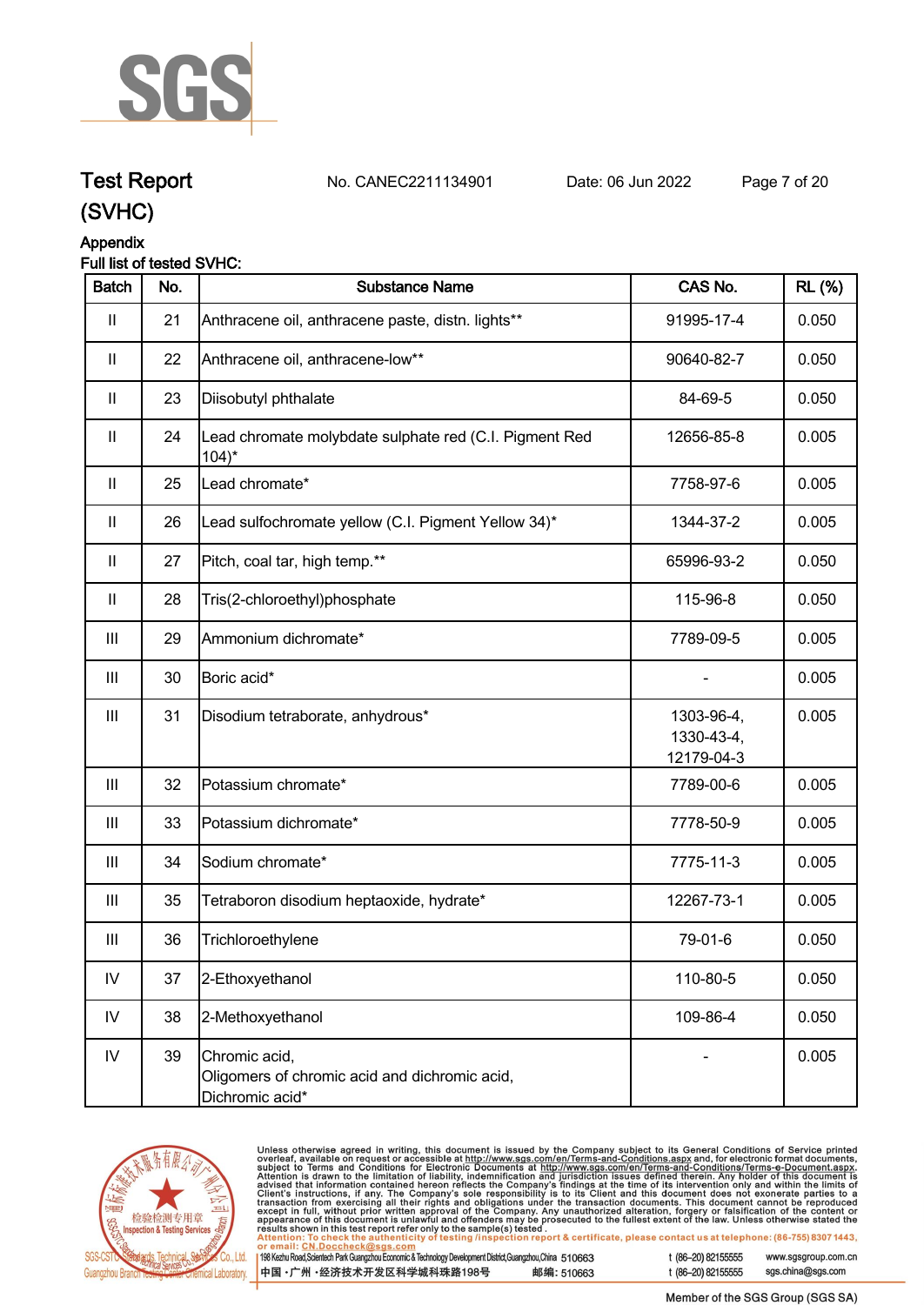

# **Test Report. No. CANEC2211134901 . Date: 06 Jun 2022. Page 8 of 20.**

**(SVHC)**

### **Appendix**

## **Full list of tested SVHC:**

| <b>Batch</b>  | No. | <b>Substance Name</b>                                                      | CAS No.                | <b>RL</b> (%) |
|---------------|-----|----------------------------------------------------------------------------|------------------------|---------------|
| IV            | 40  | Chromium trioxide*                                                         | 1333-82-0              | 0.005         |
| $\mathsf{IV}$ | 41  | Cobalt(II) carbonate*                                                      | 513-79-1               | 0.005         |
| IV            | 42  | Cobalt(II) diacetate*                                                      | 71-48-7                | 0.005         |
| IV            | 43  | Cobalt(II) dinitrate*                                                      | 10141-05-6             | 0.005         |
| $\mathsf{IV}$ | 44  | Cobalt(II) sulphate*                                                       | 10124-43-3             | 0.005         |
| V             | 45  | 1,2,3-trichloropropane                                                     | 96-18-4                | 0.050         |
| $\vee$        | 46  | 1,2-Benzenedicarboxylic acid, di-C6-8-branched alkyl esters,<br>C7-rich    | 71888-89-6             | 0.050         |
| $\vee$        | 47  | 1,2-Benzenedicarboxylic acid, di-C7-11-branched and linear<br>alkyl esters | 68515-42-4             | 0.050         |
| $\vee$        | 48  | 1-methyl-2-pyrrolidone                                                     | 872-50-4               | 0.050         |
| $\vee$        | 49  | 2-ethoxyethyl acetate                                                      | 111-15-9               | 0.050         |
| $\vee$        | 50  | Hydrazine                                                                  | 7803-57-8,<br>302-01-2 | 0.050         |
| $\vee$        | 51  | Strontium chromate*                                                        | 7789-06-2              | 0.005         |
| VI            | 52  | 1,2-Dichloroethane                                                         | 107-06-2               | 0.050         |
| VI            | 53  | 2,2'-dichloro-4,4'-methylenedianiline                                      | $101 - 14 - 4$         | 0.050         |
| VI            | 54  | 2-Methoxyaniline; o-Anisidine                                              | $90 - 04 - 0$          | 0.050         |
| VI            | 55  | 4-(1,1,3,3-tetramethylbutyl)phenol                                         | 140-66-9               | 0.050         |
| VI            | 56  | Aluminosilicate Refractory Ceramic Fibres *                                |                        | 0.005         |
| VI            | 57  | Arsenic acid*                                                              | 7778-39-4              | 0.005         |
| VI            | 58  | Bis(2-methoxyethyl) ether                                                  | 111-96-6               | 0.050         |
| VI            | 59  | Bis(2-methoxyethyl) phthalate                                              | 117-82-8               | 0.050         |



Unless otherwise agreed in writing, this document is issued by the Company subject to its General Conditions of Service printed<br>overleaf, available on request or accessible at <u>http://www.sgs.com/en/Terms-and-Conditions.a</u>

| 198 Kezhu Road,Scientech Park Guangzhou Economic & Technology Development District,Guangzhou,China 510663 |            |
|-----------------------------------------------------------------------------------------------------------|------------|
| 中国 •广州 •经济技术开发区科学城科珠路198号 ;                                                                               | 邮编: 510663 |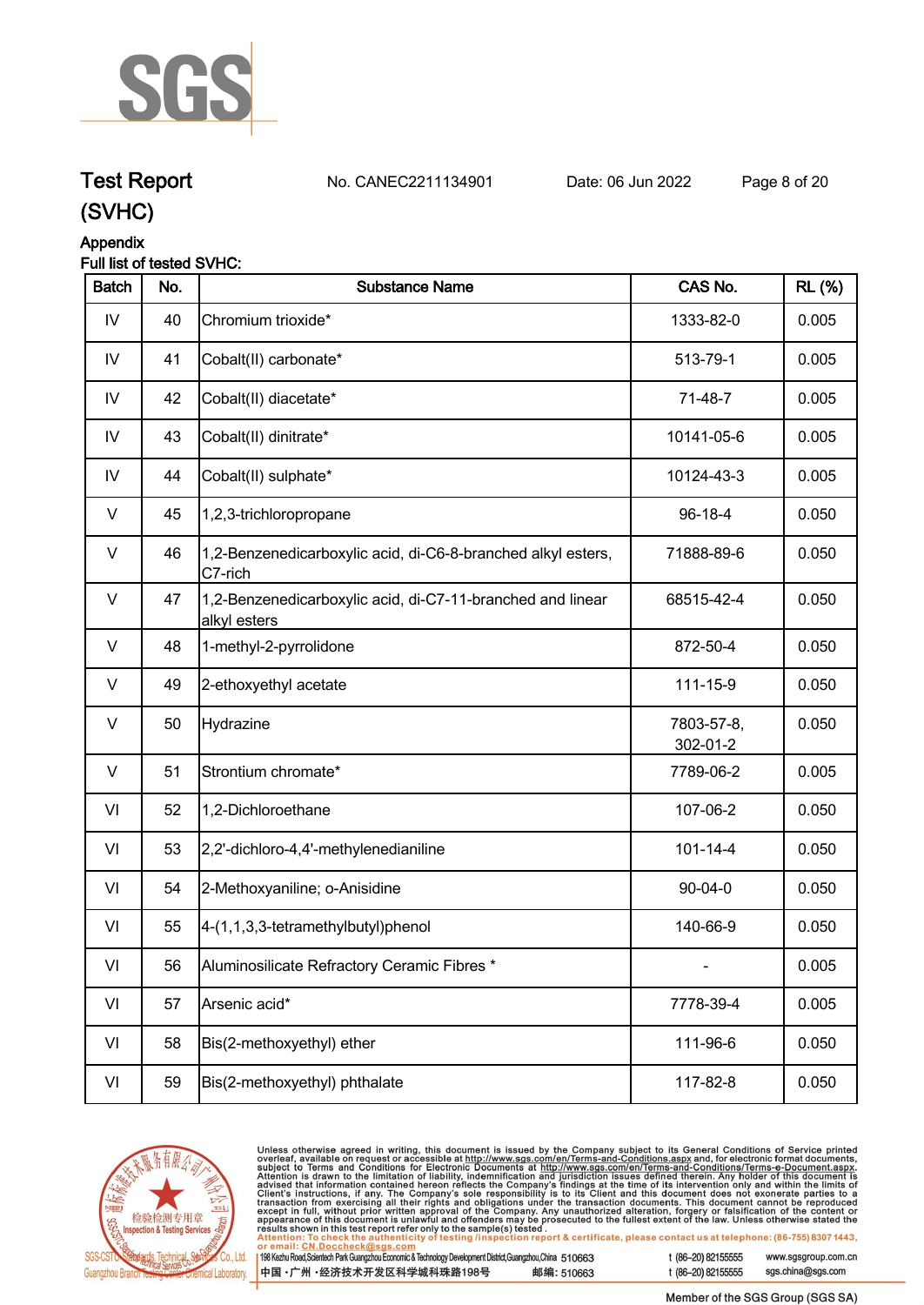

# **Test Report. No. CANEC2211134901 . Date: 06 Jun 2022. Page 9 of 20.**

**(SVHC)**

# **Appendix**

## **Full list of tested SVHC:**

| <b>Batch</b> | No. | <b>Substance Name</b>                                                                                                                              | CAS No.        | <b>RL</b> (%) |
|--------------|-----|----------------------------------------------------------------------------------------------------------------------------------------------------|----------------|---------------|
| VI           | 60  | Calcium arsenate*                                                                                                                                  | 7778-44-1      | 0.005         |
| VI           | 61  | Dichromium tris(chromate) *                                                                                                                        | 24613-89-6     | 0.005         |
| VI           | 62  | Formaldehyde, oligomeric reaction products with aniline                                                                                            | 25214-70-4     | 0.050         |
| VI           | 63  | Lead diazide, Lead azide*                                                                                                                          | 13424-46-9     | 0.005         |
| VI           | 64  | Lead dipicrate*                                                                                                                                    | 6477-64-1      | 0.005         |
| VI           | 65  | Lead styphnate*                                                                                                                                    | 15245-44-0     | 0.005         |
| VI           | 66  | N,N-dimethylacetamide                                                                                                                              | 127-19-5       | 0.050         |
| VI           | 67  | Pentazinc chromate octahydroxide*                                                                                                                  | 49663-84-5     | 0.005         |
| VI           | 68  | Phenolphthalein                                                                                                                                    | 77-09-8        | 0.050         |
| VI           | 69  | Potassium hydroxyoctaoxodizincatedichromate*                                                                                                       | 11103-86-9     | 0.005         |
| VI           | 70  | Trilead diarsenate*                                                                                                                                | 3687-31-8      | 0.005         |
| VI           | 71  | Zirconia Aluminosilicate Refractory Ceramic Fibres*                                                                                                |                | 0.005         |
| VII          | 72  | [4-[[4-anilino-1-naphthyl][4-<br>(dimethylamino)phenyl]methylene]cyclohexa-2,5-dien-1-ylide<br>ne] dimethylammonium chloride (C.I. Basic Blue 26)§ | 2580-56-5      | 0.050         |
| VII          | 73  | [4-[4,4'-bis(dimethylamino)<br>benzhydrylidene]cyclohexa-2,5-dien-1-ylidene]dimethylamm<br>onium chloride (C.I. Basic Violet 3)§                   | 548-62-9       | 0.050         |
| VII          | 74  | 1,2-bis(2-methoxyethoxy)ethane (TEGDME; triglyme)                                                                                                  | 112-49-2       | 0.050         |
| VII          | 75  | 1,2-dimethoxyethane; ethylene glycol dimethyl ether<br>(EGDME)                                                                                     | 110-71-4       | 0.050         |
| VII          | 76  | 4,4'-bis(dimethylamino) benzophenone (Michler's Ketone)                                                                                            | 90-94-8        | 0.050         |
| VII          | 77  | 4,4'-bis(dimethylamino)-4"-(methylamino)trityl alcohol§                                                                                            | $561 - 41 - 1$ | 0.050         |
| VII          | 78  | Diboron trioxide*                                                                                                                                  | 1303-86-2      | 0.005         |
|              |     |                                                                                                                                                    |                |               |



Unless otherwise agreed in writing, this document is issued by the Company subject to its General Conditions of Service printed<br>overleaf, available on request or accessible at http://www.sgs.com/en/Terms-and-Conditions.as

| ll 198 Kezhu Road,Scientech Park Guangzhou Economic & Technology Development District,Guangzhou,China 51 0663 |            |
|---------------------------------------------------------------------------------------------------------------|------------|
| 中国 •广州 •经济技术开发区科学城科珠路198号                                                                                     | 邮编: 510663 |

t (86-20) 82155555 www.sgsgroup.com.cn sgs.china@sgs.com t (86-20) 82155555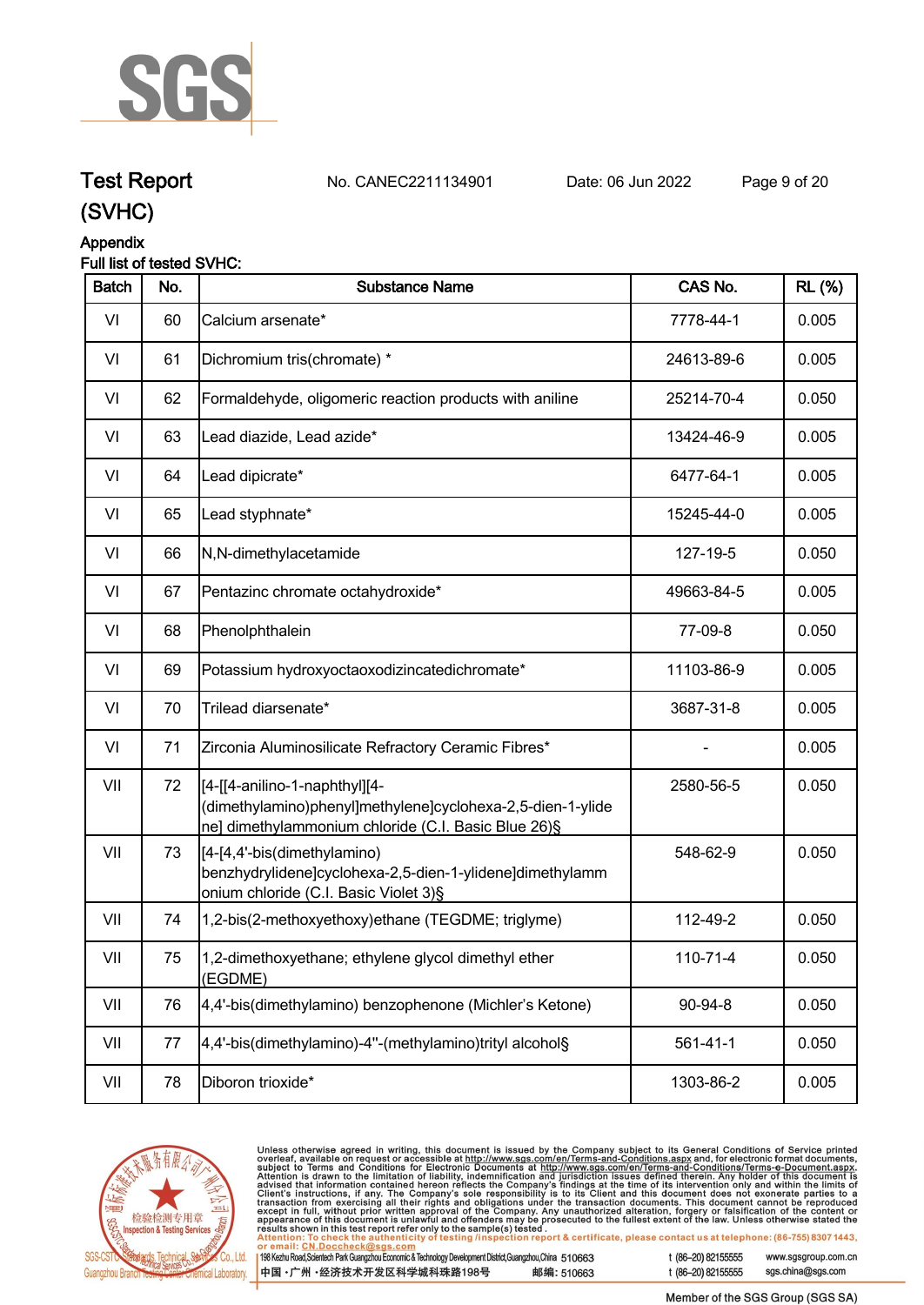

# **Test Report. No. CANEC2211134901 . Date: 06 Jun 2022. Page 10 of 20.**

# **(SVHC)**

# **Appendix**

### **Full list of tested SVHC:**

| <b>Batch</b> | No. | <b>Substance Name</b>                                                                                            | CAS No.     | <b>RL (%)</b> |
|--------------|-----|------------------------------------------------------------------------------------------------------------------|-------------|---------------|
| VII          | 79  | Formamide                                                                                                        | $75-12-7$   | 0.050         |
| VII          | 80  | Lead(II) bis(methanesulfonate)*                                                                                  | 17570-76-2  | 0.005         |
| VII          | 81  | N,N,N',N'-tetramethyl-4,4'-methylenedianiline (Michler's<br>base)                                                | 101-61-1    | 0.050         |
| VII          | 82  | <b>TGIC</b><br>$(1,3,5$ -tris(oxiranylmethyl)-1,3,5-triazine-2,4,6(1H,3H,5H)-trio<br>ne)                         | 2451-62-9   | 0.050         |
| VII          | 83  | $\alpha$ , $\alpha$ -Bis[4-(dimethylamino)phenyl]-4<br>(phenylamino)naphthalene-1-methanol (C.I. Solvent Blue 4) | 6786-83-0   | 0.050         |
| VII          | 84  | $\beta$ -TGIC (1,3,5-tris[(2S and<br>2R)-2,3-epoxypropyl]-1,3,5-triazine-2,4,6-(1H,3H,5H)-trione)                | 59653-74-6  | 0.050         |
| VIII         | 85  | [Phthalato(2-)]dioxotrilead*                                                                                     | 69011-06-9  | 0.005         |
| VIII         | 86  | 1,2-Benzenedicarboxylic acid, dipentylester, branched and<br>linear                                              | 84777-06-0  | 0.050         |
| VIII         | 87  | 1,2-Diethoxyethane                                                                                               | 629-14-1    | 0.050         |
| VIII         | 88  | 1-Bromopropane                                                                                                   | 106-94-5    | 0.050         |
| VIII         | 89  | 3-Ethyl-2-methyl-2-(3-methylbutyl)-1,3-oxazolidine                                                               | 143860-04-2 | 0.050         |
| VIII         | 90  | 4-(1,1,3,3-tetramethylbutyl)phenol, ethoxylated                                                                  |             | 0.050         |
| VIII         | 91  | 4,4'-Methylenedi-o-toluidine                                                                                     | 838-88-0    | 0.050         |
| VIII         | 92  | 4,4'-Oxydianiline and its salts                                                                                  | 101-80-4    | 0.050         |
| VIII         | 93  | 4-Aminoazobenzene                                                                                                | 60-09-3     | 0.050         |
| VIII         | 94  | 4-Methyl-m-phenylenediamine                                                                                      | 95-80-7     | 0.050         |
| VIII         | 95  | 4-Nonylphenol, branched and linear                                                                               |             | 0.050         |
| VIII         | 96  | 6-Methoxy-m-toluidine                                                                                            | 120-71-8    | 0.050         |
| VIII         | 97  | Acetic acid, lead salt, basic*                                                                                   | 51404-69-4  | 0.005         |



Unless otherwise agreed in writing, this document is issued by the Company subject to its General Conditions of Service printed<br>overleaf, available on request or accessible at http://www.sgs.com/en/Terms-and-Conditions.as

| 98 Kezhu Road, Scientech Park Guangzhou Economic & Technology Development District, Guangzhou, China 510663 |            |
|-------------------------------------------------------------------------------------------------------------|------------|
| 中国 •广州 •经济技术开发区科学城科珠路198号 ;                                                                                 | 邮编: 510663 |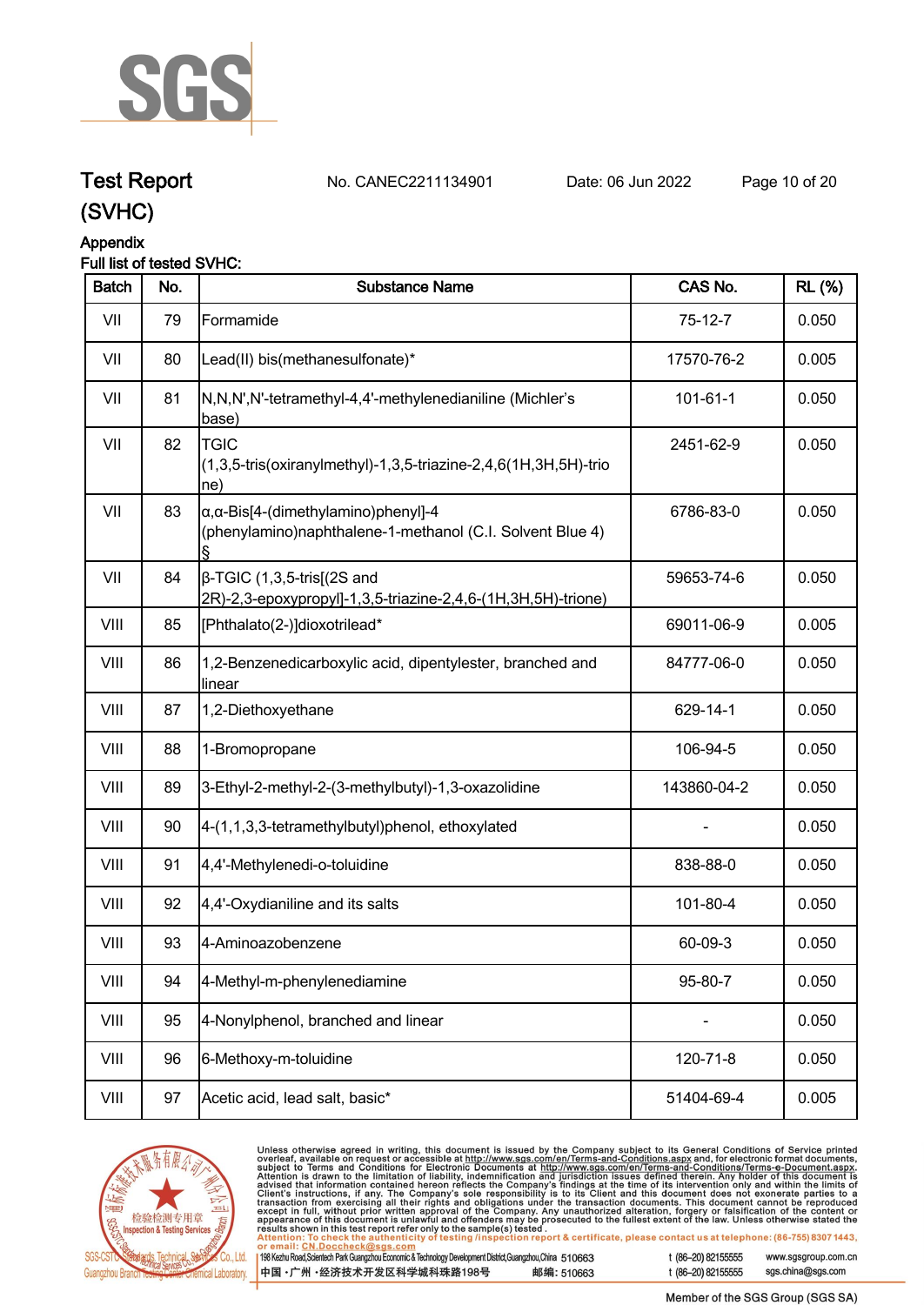

**Test Report. No. CANEC2211134901 . Date: 06 Jun 2022. Page 11 of 20.**

# **(SVHC)**

# **Appendix**

## **Full list of tested SVHC:**

| <b>Batch</b> | No. | <b>Substance Name</b>                                                                                                                                            | CAS No.       | <b>RL</b> (%) |
|--------------|-----|------------------------------------------------------------------------------------------------------------------------------------------------------------------|---------------|---------------|
| VIII         | 98  | Biphenyl-4-ylamine                                                                                                                                               | $92 - 67 - 1$ | 0.050         |
| VIII         | 99  | Bis(pentabromophenyl) ether (DecaBDE)                                                                                                                            | 1163-19-5     | 0.050         |
| VIII         | 100 | Cyclohexane-1,2-dicarboxylic anhydride,<br>cis-cyclohexane-1,2-dicarboxylic anhydride,<br>trans-cyclohexane-1,2-dicarboxylic anhydride                           |               | 0.050         |
| VIII         | 101 | Diazene-1,2-dicarboxamide (C,C'-azodi(formamide))                                                                                                                | 123-77-3      | 0.050         |
| VIII         | 102 | Dibutyltin dichloride (DBTC)                                                                                                                                     | 683-18-1      | 0.050         |
| VIII         | 103 | Diethyl sulphate                                                                                                                                                 | 64-67-5       | 0.050         |
| VIII         | 104 | Diisopentylphthalate                                                                                                                                             | 605-50-5      | 0.050         |
| VIII         | 105 | Dimethyl sulphate                                                                                                                                                | $77 - 78 - 1$ | 0.050         |
| VIII         | 106 | Dinoseb                                                                                                                                                          | 88-85-7       | 0.050         |
| VIII         | 107 | Dioxobis(stearato)trilead*                                                                                                                                       | 12578-12-0    | 0.005         |
| VIII         | 108 | Fatty acids, C16-18, lead salts*                                                                                                                                 | 91031-62-8    | 0.005         |
| VIII         | 109 | Furan                                                                                                                                                            | 110-00-9      | 0.050         |
| VIII         | 110 | Henicosafluoroundecanoic acid                                                                                                                                    | 2058-94-8     | 0.050         |
| VIII         | 111 | Heptacosafluorotetradecanoic acid                                                                                                                                | 376-06-7      | 0.050         |
| VIII         | 112 | Hexahydromethylphathalic anhydride,<br>Hexahydro-4-methylphathalic anhydride,<br>Hexahydro-1-methylphathalic anhydride,<br>Hexahydro-3-methylphathalic anhydride |               | 0.050         |
| VIII         | 113 | Lead bis(tetrafluoroborate)*                                                                                                                                     | 13814-96-5    | 0.005         |
| VIII         | 114 | Lead cyanamidate*                                                                                                                                                | 20837-86-9    | 0.005         |
| VIII         | 115 | Lead dinitrate*                                                                                                                                                  | 10099-74-8    | 0.005         |
| VIII         | 116 | Lead monoxide*                                                                                                                                                   | 1317-36-8     | 0.005         |



Unless otherwise agreed in writing, this document is issued by the Company subject to its General Conditions of Service printed<br>overleaf, available on request or accessible at <u>http://www.sgs.com/en/Terms-and-Conditions.a</u> 6-20) 82155555 www.sgsgroup.com.cn

| 198 Kezhu Road,Scientech Park Guangzhou Economic & Technology Development District,Guangzhou,China   51 O663 |            | t (8 |
|--------------------------------------------------------------------------------------------------------------|------------|------|
| 中国 •广州 •经济技术开发区科学城科珠路198号 »                                                                                  | 邮编: 510663 | t (8 |

sgs.china@sgs.com 6-20) 82155555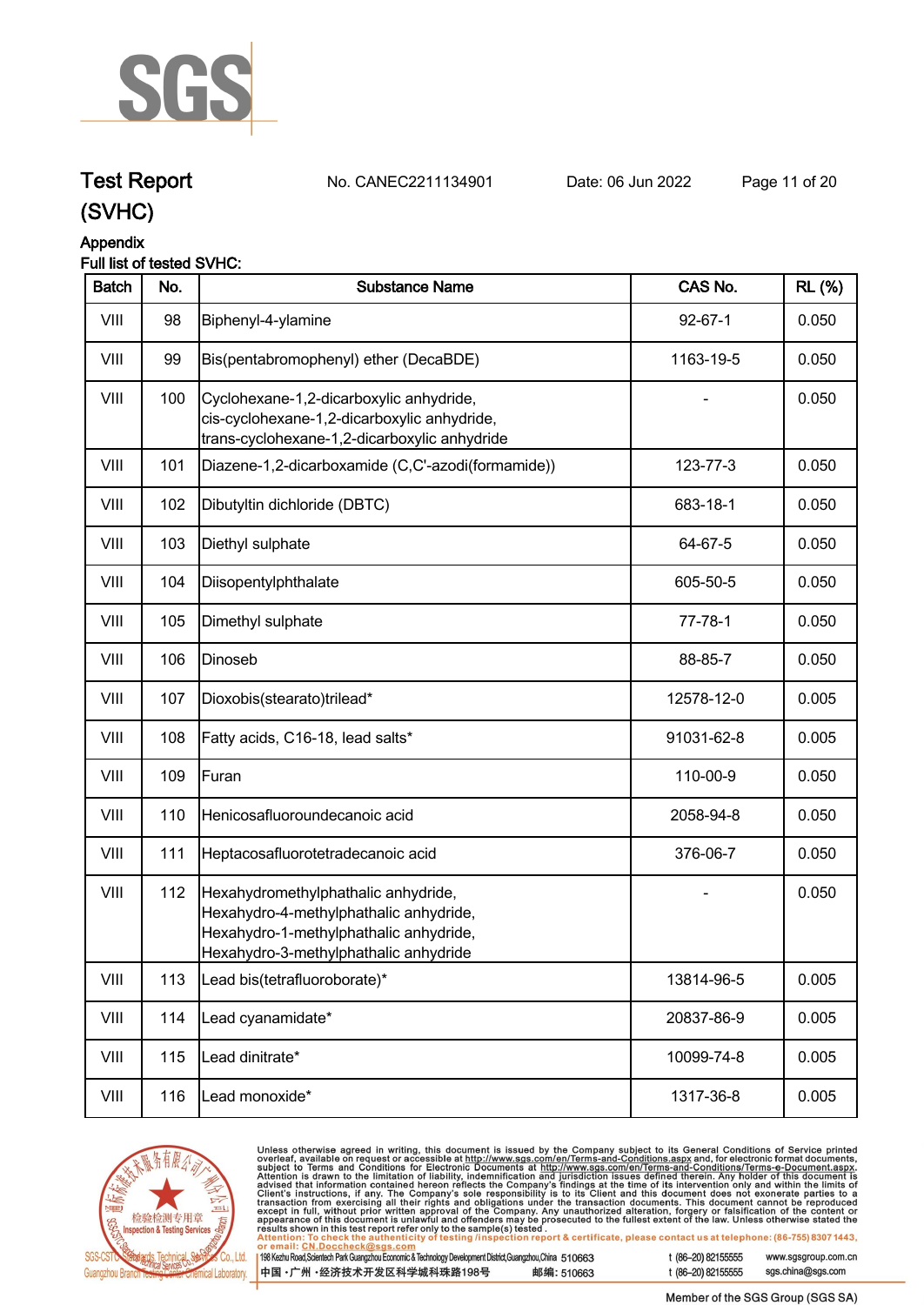

# **Test Report. No. CANEC2211134901 . Date: 06 Jun 2022. Page 12 of 20.**

**(SVHC)**

## **Appendix**

### **Full list of tested SVHC:**

| <b>Batch</b> | No. | <b>Substance Name</b>                                       | CAS No.     | <b>RL</b> (%) |
|--------------|-----|-------------------------------------------------------------|-------------|---------------|
| VIII         | 117 | Lead oxide sulfate*                                         | 12036-76-9  | 0.005         |
| VIII         | 118 | Lead tetroxide (orange lead)*                               | 1314-41-6   | 0.005         |
| VIII         | 119 | Lead titanium trioxide*                                     | 12060-00-3  | 0.005         |
| VIII         | 120 | Lead titanium zirconium oxide*                              | 12626-81-2  | 0.005         |
| VIII         | 121 | Methoxyacetic acid                                          | 625-45-6    | 0.050         |
| VIII         | 122 | Methyloxirane (Propylene oxide)                             | 75-56-9     | 0.050         |
| VIII         | 123 | N,N-dimethylformamide                                       | 68-12-2     | 0.050         |
| VIII         | 124 | N-Methylacetamide                                           | 79-16-3     | 0.050         |
| VIII         | 125 | N-Pentyl-isopentylphthalate                                 | 776297-69-9 | 0.050         |
| VIII         | 126 | o-Aminoazotoluene                                           | 97-56-3     | 0.050         |
| VIII         | 127 | o-Toluidine                                                 | 95-53-4     | 0.050         |
| VIII         | 128 | Pentacosafluorotridecanoic acid                             | 72629-94-8  | 0.050         |
| VIII         | 129 | Pentalead tetraoxide sulphate*                              | 12065-90-6  | 0.005         |
| VIII         | 130 | Pyrochlore, antimony lead yellow*                           | 8012-00-8   | 0.005         |
| VIII         | 131 | Silicic acid, barium salt, lead-doped*                      | 68784-75-8  | 0.005         |
| VIII         | 132 | Silicic acid, lead salt*                                    | 11120-22-2  | 0.005         |
| VIII         | 133 | Sulfurous acid, lead salt, dibasic*                         | 62229-08-7  | 0.005         |
| VIII         | 134 | Tetraethyllead*                                             | 78-00-2     | 0.005         |
| VIII         | 135 | Tetralead trioxide sulphate*                                | 12202-17-4  | 0.005         |
| VIII         | 136 | Tricosafluorododecanoic acid                                | 307-55-1    | 0.050         |
| VIII         | 137 | Trilead bis(carbonate) dihy droxide (basic lead carbonate)* | 1319-46-6   | 0.005         |



Unless otherwise agreed in writing, this document is issued by the Company subject to its General Conditions of Service printed<br>overleaf, available on request or accessible at http://www.sgs.com/en/Terms-and-Conditions.asp | 198

| 1998 Kezhu Road,Scientech Park Guangzhou Economic & Technology Development District,Guangzhou,China 510663 |            |
|------------------------------------------------------------------------------------------------------------|------------|
| 中国 •广州 •经济技术开发区科学城科珠路198号                                                                                  | 邮编: 510663 |

t (86-20) 82155555 www.sgsgroup.com.cn sgs.china@sgs.com t (86-20) 82155555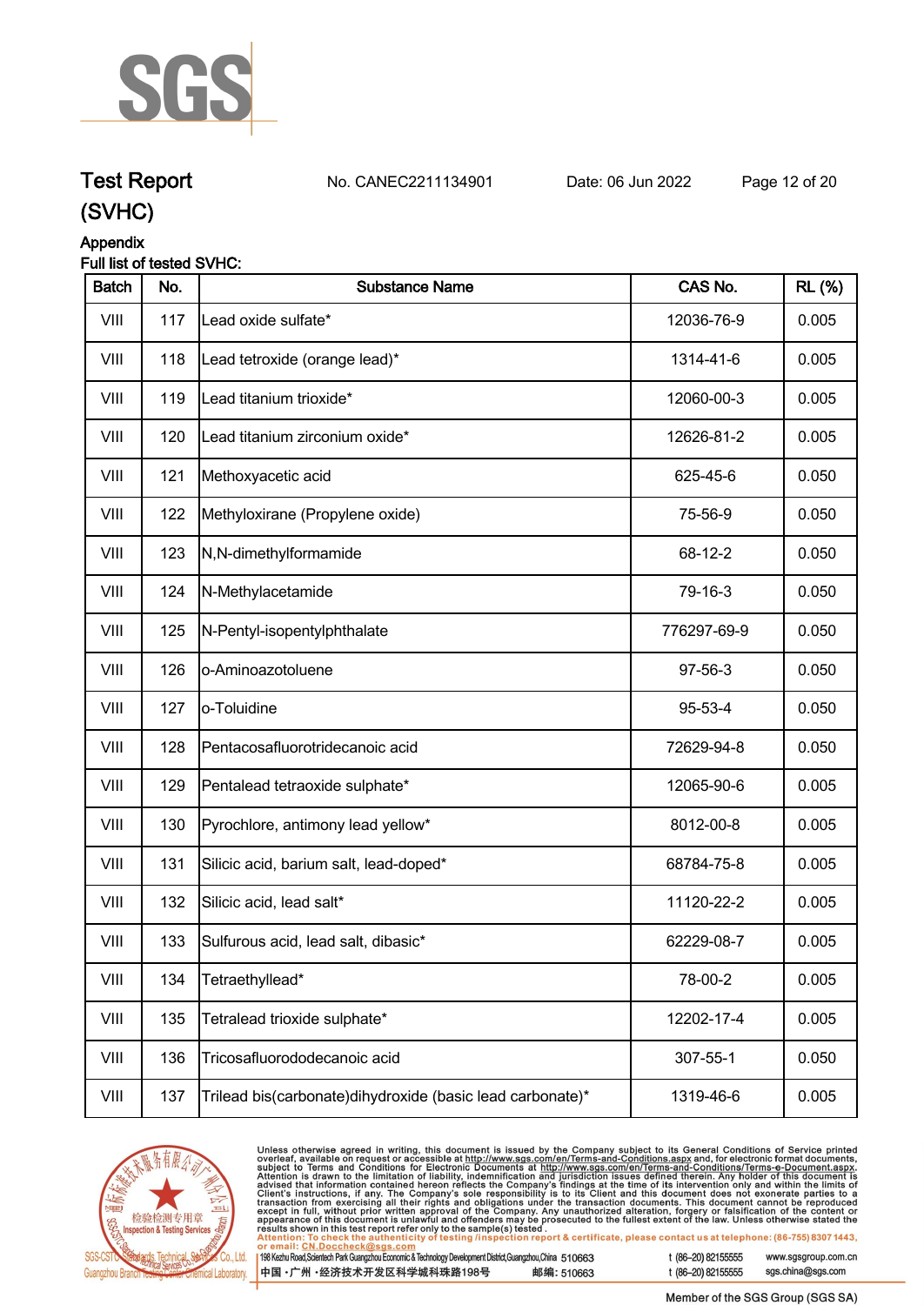

**Test Report. No. CANEC2211134901 . Date: 06 Jun 2022. Page 13 of 20.**

# **Appendix**

# **Full list of tested SVHC:**

| <b>Batch</b> | No. | <b>Substance Name</b>                                                                                                                                            | CAS No.    | <b>RL</b> (%) |
|--------------|-----|------------------------------------------------------------------------------------------------------------------------------------------------------------------|------------|---------------|
| VIII         | 138 | Trilead dioxide phosphonate*                                                                                                                                     | 12141-20-7 | 0.005         |
| IX           | 139 | 4-Nonylphenol, branched and linear, ethoxylated                                                                                                                  |            | 0.050         |
| IX           | 140 | Ammonium pentadecafluorooctanoate (APFO)**                                                                                                                       | 3825-26-1  | 0.050         |
| IX           | 141 | Cadmium oxide*                                                                                                                                                   | 1306-19-0  | 0.005         |
| IX           | 142 | Cadmium                                                                                                                                                          | 7440-43-9  | 0.005         |
| IX           | 143 | Dipentyl phthalate (DPP)                                                                                                                                         | 131-18-0   | 0.050         |
| IX           | 144 | Pentadecafluorooctanoic acid (PFOA)                                                                                                                              | 335-67-1   | 0.050         |
| X            | 145 | Cadmium sulphide*                                                                                                                                                | 1306-23-6  | 0.005         |
| X            | 146 | Dihexyl phthalate                                                                                                                                                | 84-75-3    | 0.050         |
| X            | 147 | Disodium 3,3'-<br>[[1,1'-biphenyl]-4,4'-diylbis(azo)]bis(4-aminonaphthalene-1-su<br>Iphonate) (C.I. Direct Red 28)                                               | 573-58-0   | 0.050         |
| X            | 148 | Disodium 4-amino-3-[[4'-[(2,4-diaminophenyl)azo]<br>[1,1'-biphenyl]-4-yl]azo] -5-hydroxy-6-<br>(phenylazo)naphthalene-2,7-disulphonate (C.I. Direct Black<br>38) | 1937-37-7  | 0.050         |
| X            | 149 | Imidazolidine-2-thione; (2-imidazoline-2-thiol)                                                                                                                  | 96-45-7    | 0.050         |
| X            | 150 | Lead di(acetate)*                                                                                                                                                | 301-04-2   | 0.005         |
| X            | 151 | Trixylyl phosphate                                                                                                                                               | 25155-23-1 | 0.050         |
| XI           | 152 | 1,2-Benzenedicarboxylic acid, dihexyl ester, branched and<br>linear                                                                                              | 68515-50-4 | 0.050         |
| XI           | 153 | Cadmium chloride*                                                                                                                                                | 10108-64-2 | 0.005         |
| XI           | 154 | Sodium perborate; perboric acid, sodium salt*                                                                                                                    |            | 0.005         |
| XI           | 155 | Sodium peroxometaborate*                                                                                                                                         | 7632-04-4  | 0.005         |



Unless otherwise agreed in writing, this document is issued by the Company subject to its General Conditions of Service printed overleaf, available on request or accessible at http://www.sgs.com/en/Terms-and-Conditions.as

198 Kezhu Road, Scientech Park Guangzhou Economic & Technology Development District, Guangzhou, China 510663 邮编: 510663 中国·广州·经济技术开发区科学城科珠路198号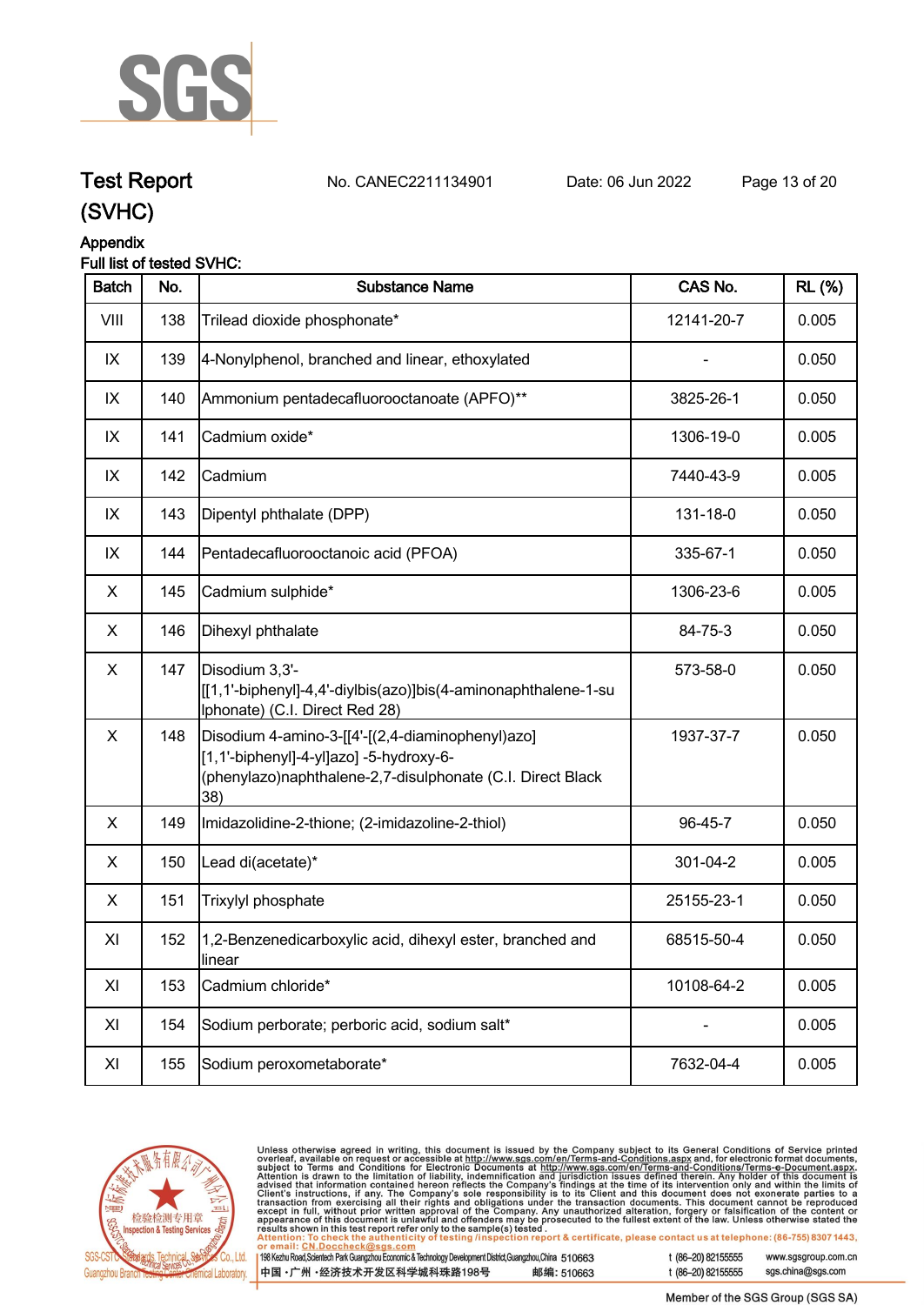

# **Test Report. No. CANEC2211134901 . Date: 06 Jun 2022. Page 14 of 20.**

**(SVHC)**

# **Appendix**

# **Full list of tested SVHC:**

| <b>Batch</b> | No. | <b>Substance Name</b>                                                                                                                                                                                                                                                      | CAS No.                   | <b>RL</b> (%) |
|--------------|-----|----------------------------------------------------------------------------------------------------------------------------------------------------------------------------------------------------------------------------------------------------------------------------|---------------------------|---------------|
| XII          | 156 | 2-(2H-Benzotriazol-2-yl)-4,6-ditertpentylphenol (UV-328)                                                                                                                                                                                                                   | 25973-55-1                | 0.050         |
| XII          | 157 | 2-benzotriazol-2-yl-4,6-di-tert-butylphenol (UV-320)                                                                                                                                                                                                                       | 3846-71-7                 | 0.050         |
| XII          | 158 | 2-Ethylhexyl<br>10-ethyl-4,4-dioctyl-7-oxo-8-oxa-3,5-dithia-4-stannatetradeca<br>noate; DOTE                                                                                                                                                                               | 15571-58-1                | 0.050         |
| XII          | 159 | Cadmium fluoride*                                                                                                                                                                                                                                                          | 7790-79-6                 | 0.005         |
| XII          | 160 | Cadmium sulphate*                                                                                                                                                                                                                                                          | 10124-36-4,<br>31119-53-6 | 0.005         |
| XII          | 161 | Reaction mass of 2-ethylhexyl<br>10-ethyl-4,4-dioctyl-7-oxo-8-oxa-3,5-dithia-4-stannatetradeca<br>noate & 2-ethylhexyl 10-ethyl-4-[[2-<br>[(2-ethylhexyl)oxy]-2-oxoethyl]thio]-4-octyl-7-oxo-8-oxa-3,5-di<br>thia-4-stannatetradecanoate (reaction mass of DOTE &<br>MOTE) |                           | 0.050         |
| XIII         | 162 | 1,2-benzenedicarboxylic acid, di-C6-10-alkyl esters;<br>1,2-benzenedicarboxylic acid, mixed decyl and hexyl and<br>octyl diesters with ≥ 0.3% of dihexyl phthalate                                                                                                         |                           | 0.050         |
| XIII         | 163 | 5-sec-butyl-2-<br>(2,4-dimethylcyclohex-3-en-1-yl)-5-methyl-1,3-dioxane [1],<br>5-sec-butyl-2-<br>(4,6-dimethylcyclohex-3-en-1-yl)-5-methyl-1,3-dioxane [2]<br>[covering any of the individual isomers of [1] and [2] or any<br>combination thereof]                       |                           | 0.050         |
| XIV          | 164 | 1,3-propanesultone                                                                                                                                                                                                                                                         | 1120-71-4                 | 0.050         |
| XIV          | 165 | 2,4-di-tert-butyl-6-(5-chlorobenzotriazol-2-yl)phenol<br>(UV-327)                                                                                                                                                                                                          | 3864-99-1                 | 0.050         |
| XIV          | 166 | 2-(2H-benzotriazol-2-yl)-4-(tert-butyl)-6-(sec-butyl)phenol<br>$(UV-350)$                                                                                                                                                                                                  | 36437-37-3                | 0.050         |
| XIV          | 167 | Nitrobenzene                                                                                                                                                                                                                                                               | 98-95-3                   | 0.050         |
| XIV          | 168 | Perfluorononan-1-oic-acid and its sodium and ammonium<br>salts                                                                                                                                                                                                             |                           | 0.050         |
| XV           | 169 | Benzo[def]chrysene (Benzo[a]pyrene)                                                                                                                                                                                                                                        | $50 - 32 - 8$             | 0.050         |



Unless otherwise agreed in writing, this document is issued by the Company subject to its General Conditions of Service printed<br>overleaf, available on request or accessible at http://www.sgs.com/en/Terms-and-Conditions.as  $\overline{1}$ 

| 198 Kezhu Road,Scientech Park Guangzhou Economic & Technology Development District,Guangzhou,China 510663 |            |
|-----------------------------------------------------------------------------------------------------------|------------|
| 中国 •广州 •经济技术开发区科学城科珠路198号                                                                                 | 邮编: 510663 |

t (86-20) 82155555 www.sgsgroup.com.cn t (86-20) 82155555

sgs.china@sgs.com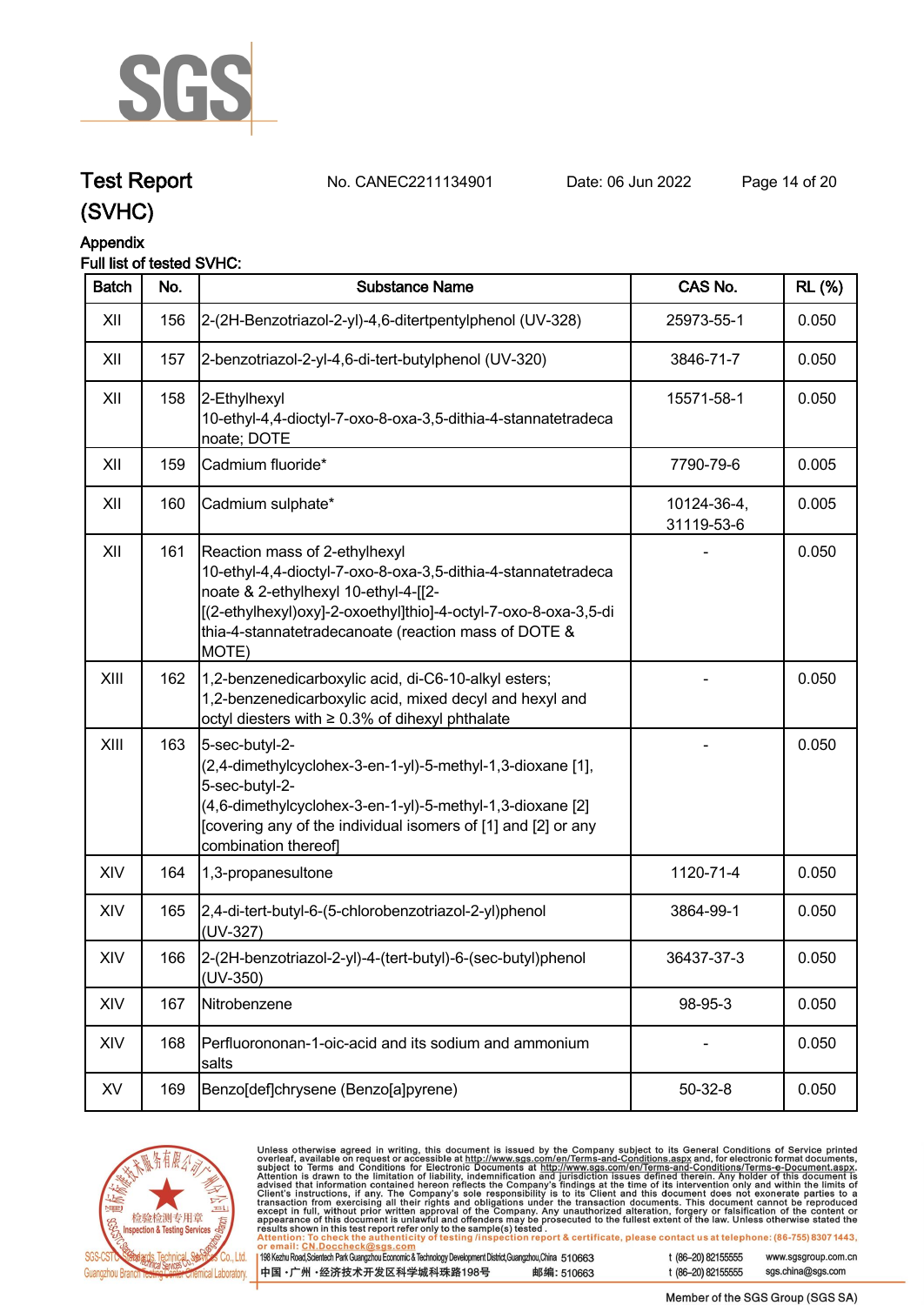

# **Test Report. No. CANEC2211134901 . Date: 06 Jun 2022. Page 15 of 20.**

**(SVHC)**

# **Appendix**

# **Full list of tested SVHC:**

| <b>Batch</b> | No. | <b>Substance Name</b>                                                                                                                                                                                             | CAS No.    | <b>RL</b> (%) |
|--------------|-----|-------------------------------------------------------------------------------------------------------------------------------------------------------------------------------------------------------------------|------------|---------------|
| XVI          | 170 | 4,4'-isopropylidenediphenol (bisphenol A)                                                                                                                                                                         | 80-05-7    | 0.050         |
| XVI          | 171 | 4-Heptylphenol, branched and linear                                                                                                                                                                               |            | 0.050         |
| XVI          | 172 | Nonadecafluorodecanoic acid (PFDA) and its sodium and<br>ammonium salts                                                                                                                                           |            | 0.050         |
| XVI          | 173 | p-(1,1-dimethylpropyl)phenol                                                                                                                                                                                      | 80-46-6    | 0.050         |
| XVII         | 174 | Perfluorohexane-1-sulphonic acid and its salts                                                                                                                                                                    |            | 0.050         |
| <b>XVIII</b> | 175 | 1,6,7,8,9,14,15,16,17,17,18,18-Dodecachloropentacyclo[12.<br>2.1.16,9.02,13.05,10]octadeca-7,15-diene ("Dechlorane<br>Plus"™) [covering any of its individual anti- and syn-isomers<br>or any combination thereof |            | 0.050         |
| <b>XVIII</b> | 176 | Benz[a]anthracene                                                                                                                                                                                                 | 56-55-3    | 0.050         |
| <b>XVIII</b> | 177 | Cadmium nitrate*                                                                                                                                                                                                  | 10325-94-7 | 0.005         |
| XVIII        | 178 | Cadmium carbonate*                                                                                                                                                                                                | 513-78-0   | 0.005         |
| XVIII        | 179 | Cadmium hydroxide*                                                                                                                                                                                                | 21041-95-2 | 0.005         |
| XVIII        | 180 | Chrysene                                                                                                                                                                                                          | 218-01-9   | 0.050         |
| <b>XVIII</b> | 181 | Reaction products of 1,3,4-thiadiazolidine-2,5-dithione,<br>formaldehyde and 4-heptylphenol, branched and linear<br>(RP-HP) [with ≥0.1% w/w 4-heptylphenol, branched and<br>linear]                               |            | 0.050         |
| XIX          | 182 | Benzene-1,2,4-tricarboxylic acid 1,2-anhydride (trimellitic<br>anhydride)                                                                                                                                         | 552-30-7   | 0.050         |
| XIX          | 183 | Benzo[ghi]perylene                                                                                                                                                                                                | 191-24-2   | 0.050         |
| XIX          | 184 | Decamethylcyclopentasiloxane (D5)                                                                                                                                                                                 | 541-02-6   | 0.050         |
| XIX          | 185 | Dicyclohexyl phthalate (DCHP)                                                                                                                                                                                     | 84-61-7    | 0.050         |
| XIX          | 186 | Disodium octaborate*                                                                                                                                                                                              | 12008-41-2 | 0.005         |
| XIX          | 187 | Dodecamethylcyclohexasiloxane (D6)                                                                                                                                                                                | 540-97-6   | 0.050         |



Unless otherwise agreed in writing, this document is issued by the Company subject to its General Conditions of Service printed<br>overleaf, available on request or accessible at http://www.sgs.com/en/Terms-and-Conditions.as t (86-20) 82155555 www.sgsgroup.com.cn

| 198 Kezhu Road,Scientech Park Guangzhou Economic & Technology Development District,Guangzhou,China 510663 |            |
|-----------------------------------------------------------------------------------------------------------|------------|
| 中国 •广州 •经济技术开发区科学城科珠路198号                                                                                 | 邮编: 510663 |

sgs.china@sgs.com t (86-20) 82155555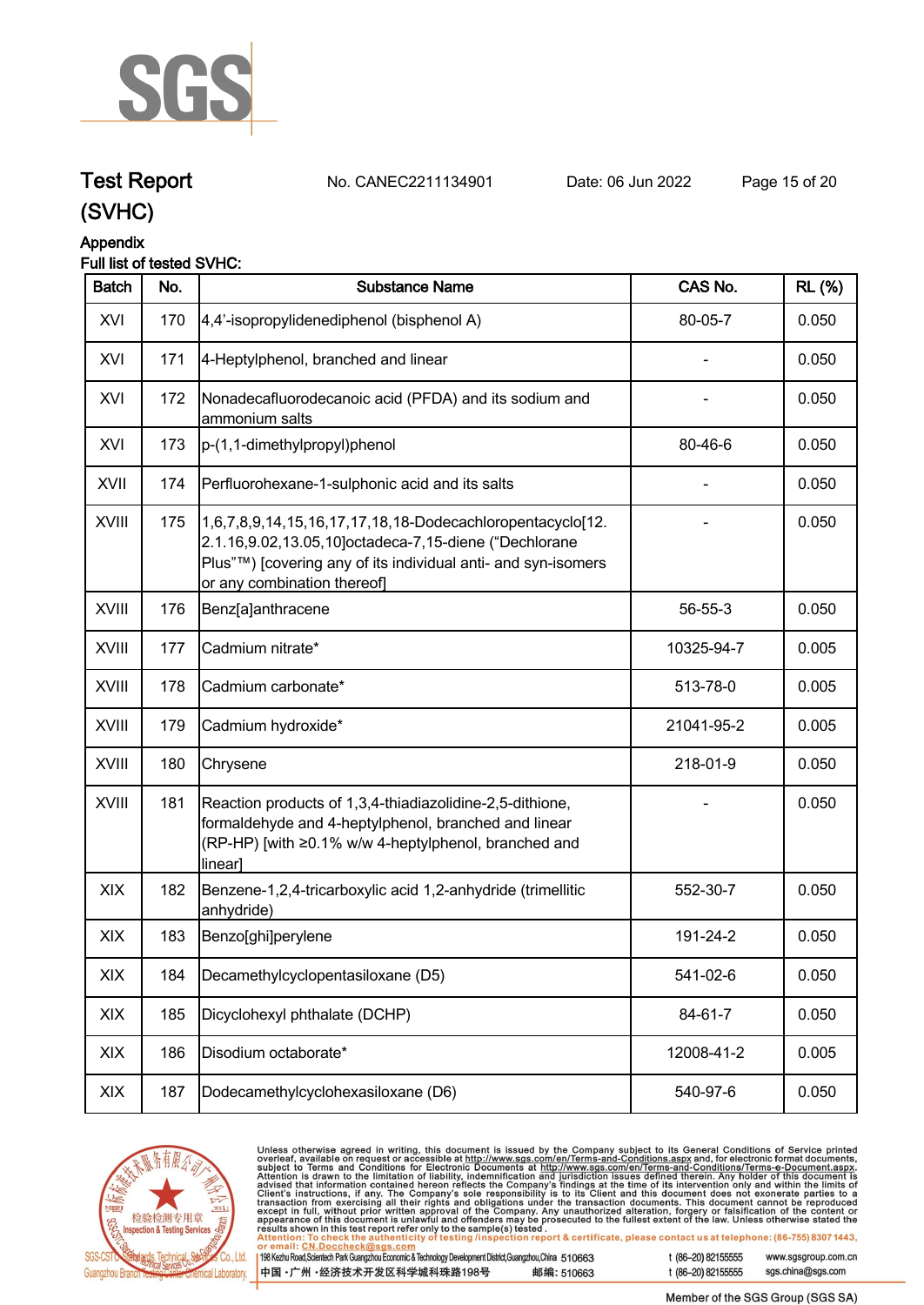

# **Test Report. No. CANEC2211134901 . Date: 06 Jun 2022. Page 16 of 20.**

**(SVHC)**

# **Appendix**

# **Full list of tested SVHC:**

| <b>Batch</b> | No. | <b>Substance Name</b>                                                                                                                                                | CAS No.        | <b>RL</b> (%) |
|--------------|-----|----------------------------------------------------------------------------------------------------------------------------------------------------------------------|----------------|---------------|
| XIX          | 188 | Ethylenediamine                                                                                                                                                      | $107 - 15 - 3$ | 0.050         |
| XIX          | 189 | Lead                                                                                                                                                                 | 7439-92-1      | 0.005         |
| XIX          | 190 | Octamethylcyclotetrasiloxane (D4)                                                                                                                                    | 556-67-2       | 0.050         |
| XIX          | 191 | Terphenyl hydrogenated                                                                                                                                               | 61788-32-7     | 0.050         |
| XX           | 192 | 1,7,7-trimethyl-3-<br>(phenylmethylene)bicyclo[2.2.1]heptan-2-one (3-benzylidene<br>camphor)                                                                         | 15087-24-8     | 0.050         |
| XX           | 193 | 2,2-bis(4'-hydroxyphenyl)-4- methylpentane                                                                                                                           | 6807-17-6      | 0.050         |
| XX           | 194 | Benzo[k]fluoranthene                                                                                                                                                 | 207-08-9       | 0.050         |
| XX           | 195 | Fluoranthene                                                                                                                                                         | 206-44-0       | 0.050         |
| XX           | 196 | Phenanthrene                                                                                                                                                         | 85-01-8        | 0.050         |
| XX           | 197 | Pyrene                                                                                                                                                               | 129-00-0       | 0.050         |
| XXI          | 198 | [2,3,3,3-tetrafluoro-2-(heptafluoropropoxy) propionic acid, its<br>salts and its acyl halides (covering any of their individual<br>isomers and combinations thereof) |                | 0.050         |
| XXI          | 199 | 2-methoxyethyl acetate                                                                                                                                               | 110-49-6       | 0.050         |
| XXI          | 200 | 4-tert-butylphenol (PTBP)                                                                                                                                            | 98-54-4        | 0.050         |
| XXI          | 201 | Tris(4-nonylphenyl, branched and linear) phosphite (TNPP)<br>with $\geq 0.1\%$ w/w of 4-nonylphenol, branched and linear<br>$(4-NP)$                                 |                | 0.050         |
| <b>XXII</b>  | 202 | 2-benzyl-2-dimethylamino-4'-morpholinobutyrophenone                                                                                                                  | 119313-12-1    | 0.050         |
| XXII         | 203 | 2-methyl-1-(4-methylthiophenyl)-2-morpholinopropan-1-one                                                                                                             | 71868-10-5     | 0.050         |
| XXII         | 204 | Diisohexyl phthalate                                                                                                                                                 | 71850-09-4     | 0.050         |
| XXII         | 205 | Perfluorobutane sulfonic acid (PFBS) and its salts                                                                                                                   |                | 0.050         |



Unless otherwise agreed in writing, this document is issued by the Company subject to its General Conditions of Service printed overleaf, available on request or accessible at http://www.sgs.com/en/Terms-and-Conditions.as

198 Kezhu Road, Scientech Park Guangzhou Economic & Technology Development District, Guangzhou, China 510663 邮编: 510663 中国·广州·经济技术开发区科学城科珠路198号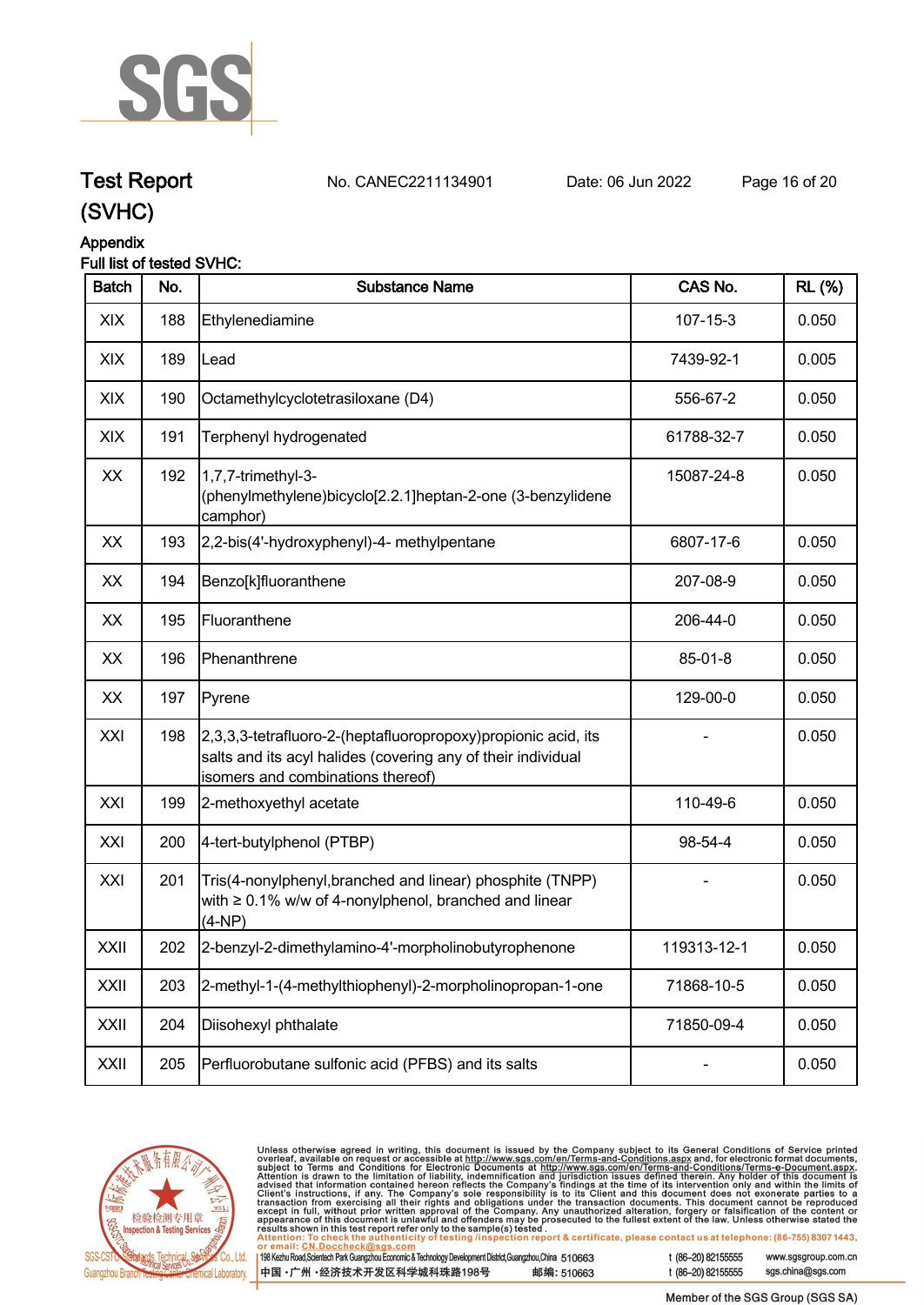

# **Test Report. No. CANEC2211134901 . Date: 06 Jun 2022. Page 17 of 20.**

**(SVHC)**

# **Appendix**

## **Full list of tested SVHC:**

| <b>Batch</b> | No. | <b>Substance Name</b>                                                                                                                                                                                                 | CAS No.    | <b>RL</b> (%) |
|--------------|-----|-----------------------------------------------------------------------------------------------------------------------------------------------------------------------------------------------------------------------|------------|---------------|
| <b>XXIII</b> | 206 | 1-vinylimidazole                                                                                                                                                                                                      | 1072-63-5  | 0.050         |
| <b>XXIII</b> | 207 | 2-methylimidazole                                                                                                                                                                                                     | 693-98-1   | 0.050         |
| <b>XXIII</b> | 208 | Butyl 4-hydroxybenzoate                                                                                                                                                                                               | 94-26-8    | 0.050         |
| <b>XXIII</b> | 209 | Dibutylbis(pentane-2,4-dionato-O,O')tin**                                                                                                                                                                             | 22673-19-4 | 0.050         |
| <b>XXIV</b>  | 210 | bis(2-(2-methoxyethoxy)ethyl) ether                                                                                                                                                                                   | 143-24-8   | 0.050         |
| <b>XXIV</b>  | 211 | Dioctyltin dilaurate, stannane, dioctyl-, bis(coco acyloxy)<br>derivs., and any other stannane, dioctyl-, bis(fatty acyloxy)<br>derivs. wherein C12 is the predominant carbon number of<br>the fatty acyloxy moiety** |            | 0.050         |
| <b>XXV</b>   | 212 | 1,4-dioxane                                                                                                                                                                                                           | 123-91-1   | 0.050         |
| <b>XXV</b>   | 213 | 2,2-bis(bromomethyl)propane1,3-diol (BMP);<br>2,2-dimethylpropan-1-ol, tribromo<br>derivative/3-bromo-2,2-bis(bromomethyl)-1-propanol<br>(TBNPA); 2,3-dibromo-1-propanol (2,3-DBPA)                                   |            | 0.050         |
| <b>XXV</b>   | 214 | 2-(4-tert-butylbenzyl) propionaldehyde and its individual<br>stereoisomers                                                                                                                                            |            | 0.050         |
| <b>XXV</b>   | 215 | 4,4'-(1-methylpropylidene)bisphenol (bisphenol B)                                                                                                                                                                     | 77-40-7    | 0.050         |
| <b>XXV</b>   | 216 | Glutaral                                                                                                                                                                                                              | 111-30-8   | 0.050         |
| <b>XXV</b>   | 217 | Medium-chain chlorinated paraffins (MCCP) [UVCB<br>substances consisting of more than or equal to 80% linear<br>chloroalkanes with carbon chain lengths within the range<br>from C14 to C17]                          |            | 0.050         |
| <b>XXV</b>   | 218 | Orthoboric acid, sodium salt*                                                                                                                                                                                         | 13840-56-7 | 0.005         |
| <b>XXV</b>   | 219 | Phenol, alkylation products (mainly in para position) with<br>C12-rich branched alkyl chains from oligomerisation,<br>covering any individual isomers and/ or combinations thereof<br>(PDDP)                          |            | 0.050         |
|              |     |                                                                                                                                                                                                                       |            |               |



Unless otherwise agreed in writing, this document is issued by the Company subject to its General Conditions of Service printed overleaf, available on request or accessible at http://www.sgs.com/en/Terms-and-Conditions.as

198 Kezhu Road, Scientech Park Guangzhou Economic & Technology Development District, Guangzhou, China 510663 中国·广州·经济技术开发区科学城科珠路198号 邮编: 510663 t (86-20) 82155555

t (86-20) 82155555

www.sgsgroup.com.cn sgs.china@sgs.com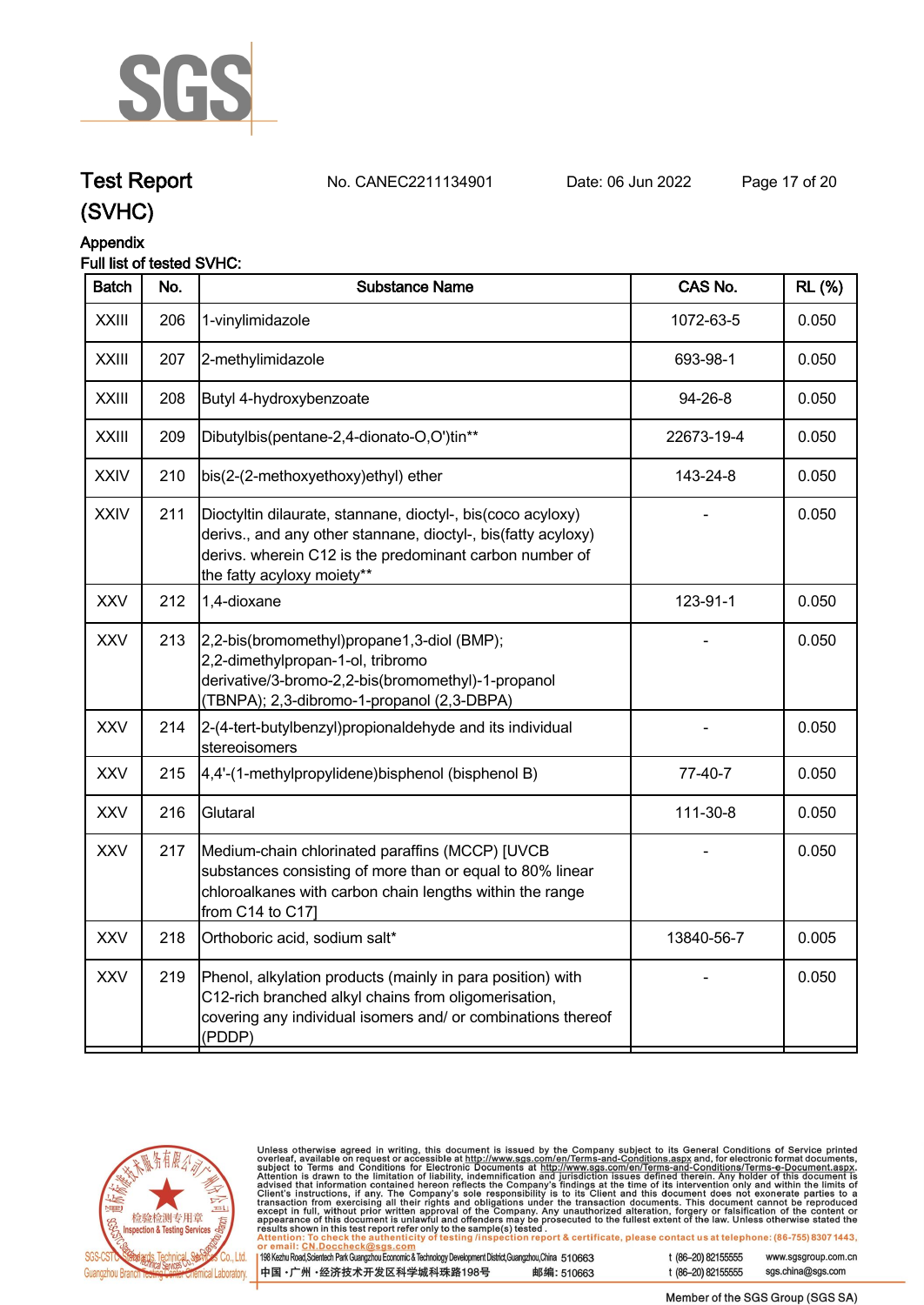

**Test Report. No. CANEC2211134901 . Date: 06 Jun 2022. Page 18 of 20.**

# **(SVHC)**

# **Appendix**

# **Full list of tested SVHC:**

| <b>Batch</b> | No. | Substance Name                                                                                                                                                                     | CAS No.     | <b>RL (%)</b> |
|--------------|-----|------------------------------------------------------------------------------------------------------------------------------------------------------------------------------------|-------------|---------------|
| <b>XXVI</b>  | 220 | $\left( \pm \right)$ -1,7,7-trimethyl-3-<br>[(4-methylphenyl)methylene]bicyclo[2.2.1]heptan-2-one<br>covering any of the individual isomers and/or combinations<br>thereof (4-MBC) |             | 0.050         |
| <b>XXVI</b>  | 221 | [6,6'-di-tert-butyl-2,2'-methylenedi-p-cresol (DBMC)                                                                                                                               | 119-47-1    | 0.050         |
| <b>XXVI</b>  | 222 | S-(tricyclo[5.2.1.0'2,6]deca-3-en-8(or 9)-yl) O-(isopropyl or<br>isobutyl or 2-ethylhexyl) O-(isopropyl or isobutyl or<br>2-ethylhexyl) phosphorodithioate                         | 255881-94-8 | 0.050         |
| <b>XXVI</b>  | 223 | Tris(2-methoxyethoxy) vinyl silane                                                                                                                                                 | 1067-53-4   | 0.050         |
|              | 224 | IResorcinol                                                                                                                                                                        | 108-46-3    | 0.050         |
|              | 225 | N-(hydroxymethyl) acrylamide                                                                                                                                                       | 924-42-5    | 0.050         |



Unless otherwise agreed in writing, this document is issued by the Company subject to its General Conditions of Service printed<br>overleaf, available on request or accessible at http://www.sgs.com/en/Terms-and-Conditions.as

| 198 Kezhu Road, Scientech Park Guangzhou Economic & Technology Development District, Guangzhou, China 510663 |            |
|--------------------------------------------------------------------------------------------------------------|------------|
| 中国 •广州 •经济技术开发区科学城科珠路198号                                                                                    | 邮编: 510663 |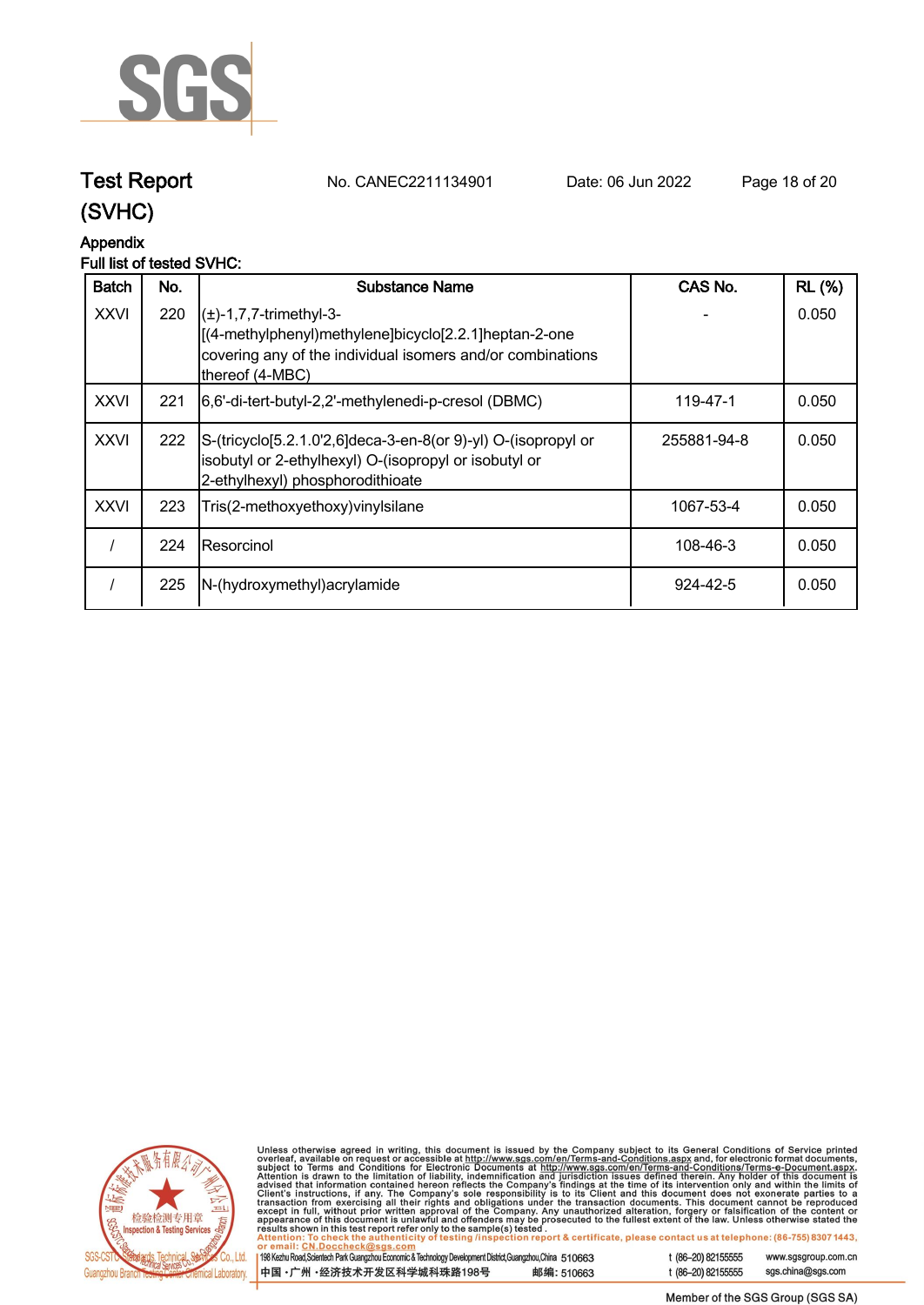

**Test Report. No. CANEC2211134901 . Date: 06 Jun 2022. Page 19 of 20.**

# **ATTACHMENTS SVHC Testing Flow Chart**





Unless otherwise agreed in writing, this document is issued by the Company subject to its General Conditions of Service printed overleaf, available on request or accessible at http://www.sgs.com/en/Terms-and-Conditions.as

198 Kezhu Road, Scientech Park Guangzhou Economic & Technology Development District, Guangzhou, China 510663 中国·广州·经济技术开发区科学城科珠路198号 邮编: 510663

t (86-20) 82155555 sgs.china@sgs.com

www.sgsgroup.com.cn

t (86-20) 82155555